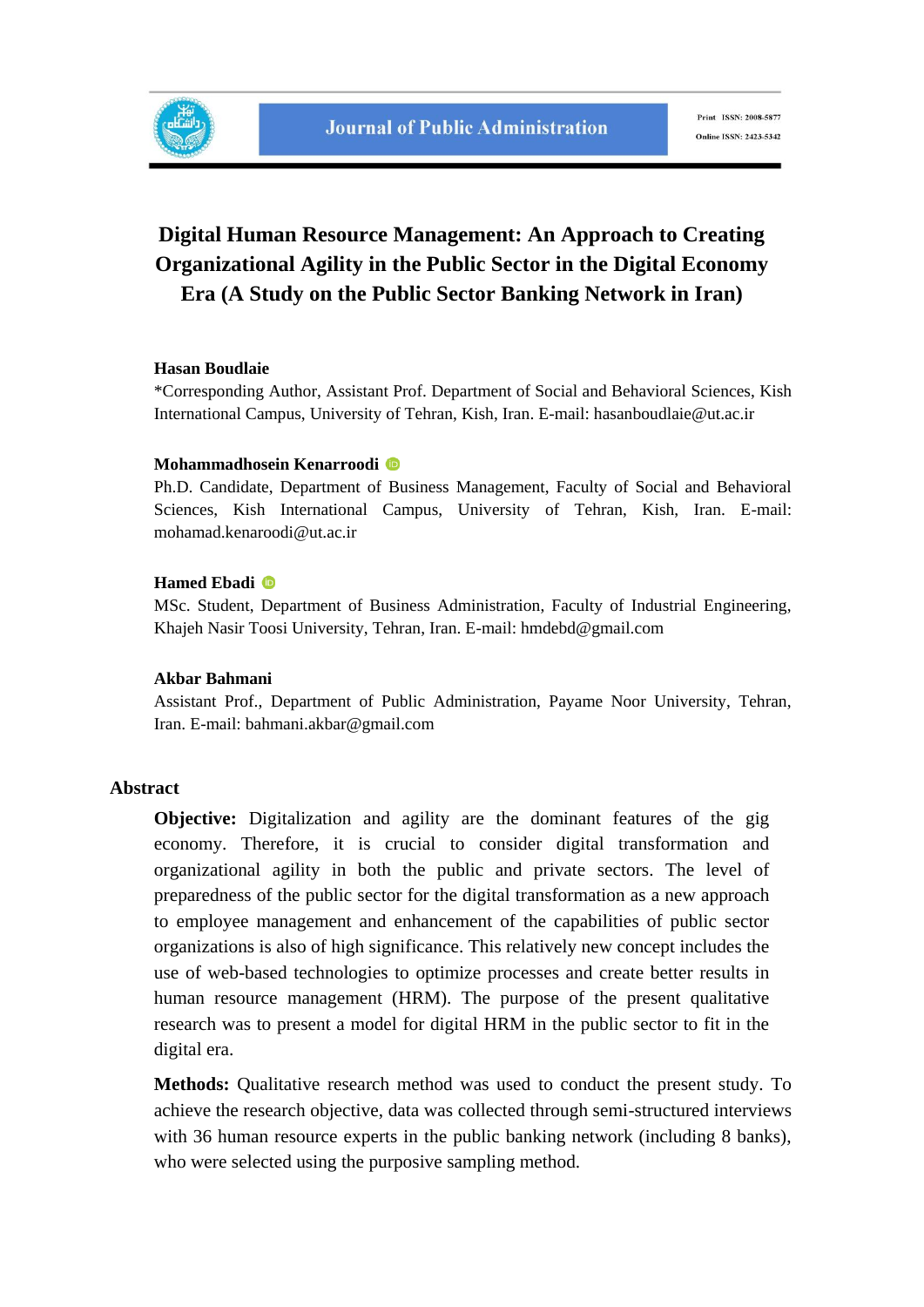**Results:** The findings of this study consisted of 4 comprehensive themes, 15 organizing themes, and 58 basic themes, which were obtained in three stages of coding. The comprehensive themes were digital architecture, digital ecosystem, the drivers of digital HRM, and the digital HRM outcomes.

**Conclusion:** The obtained results indicated that the public sector requires digital HRM to create agility in the gig economy. As an innovative and inevitable strategy, public sector organizations need digital HRM to improve their agility of the public sector banking network and facilitate the transformation and the transition to the digital economy. Unfortunately, there is currently a major weakness in the knowledge and practice of digital HRM in the public sector. The present study considered this issue and some new concepts that have not been mentioned in the existing literature.

**Keywords:** Digital architecture, digital ecosystem, drivers of digital HRM, digital HRM outcomes, public sector

**Citation:** Boudlaie, Hasan, Kenarroodi, Mohammadhosein, Ebadi, Hamed and Bahmani, Akbar (2021). Digital Human Resource Management: An Approach to Creating Organizational Agility in the Public Sector in the Digital Economy Era (A Study on the Public Sector Banking Network in Iran)*. Journal of Public Administration*, 13(4), 766-785. (*in Persian*)

Journal of Public Administration, 2021, Vol. 13, No.4, pp. 766-785 Article Type: Research Paper https://doi.org/10.22059/JIPA.2022.333338.3051 Received: August 03, 2021 © Authors Accepted: December 16, 2021 Published by University of Tehran, Faculty of Management

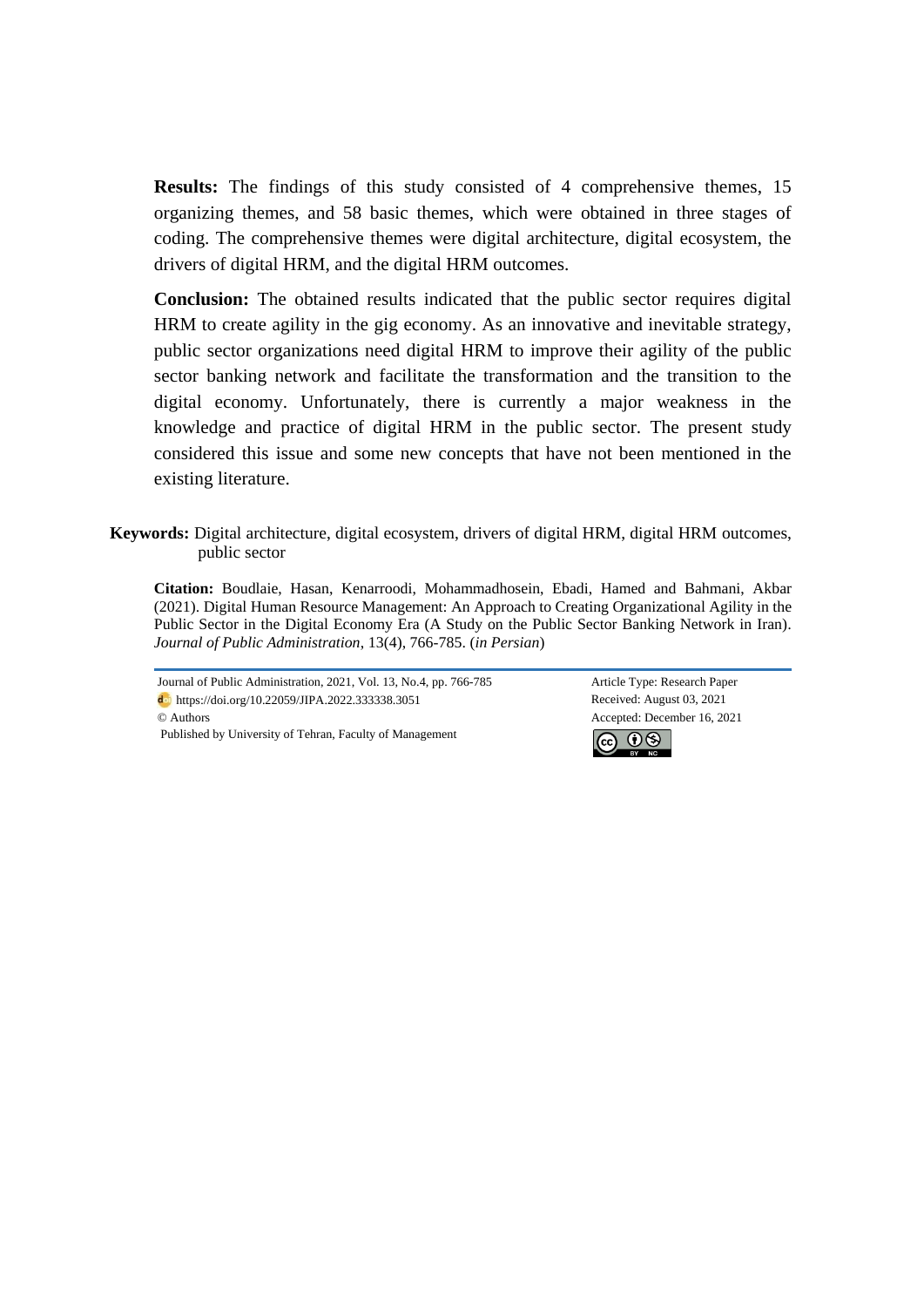





# **مديريت ديجيتال منابع انساني، رهيافتي براي خلق چابكي سازماني در بخش دولتي در عصر اقتصاد ديجيتال (مورد مطالعه: شبكه بانكهاي دولتي كشور ايران)**

### **حسن بودلايي**

\* نويسنده مسـئول، اسـتاديار، گـروه علـوم اجتمـاعي و رفتـاري، پـرديس بـينالمللـي كـيش، دانشـگاه تهـران، كـيش، ايـران. رايانامـه: hasanboudlaie@ut.ac.ir

### **محمدحسين كناررودي**

دانشـــجوي دكتـــري، گـــروه مـــديريت بازرگـــاني، پـــرديس بـــينالمللـــي كـــيش، دانشـــگاه تهـــران، كـــيش، ايـــران. رايانامـــه: mohamad.kenaroodi@ut.ac.ir

### **حامد عبادي**

دانشجوي كارشناسي ارشد، گروه مديريت كسبوكار، دانشكده مهندسي صنايع، دانشگاه خواجه نصيرالدين طوسي، تهران، ايـران. رايانامـه: hmdebd@gmail.com

### **اكبر بهمني**

استاديار، گروه مديريت دولتي، دانشگاه پيام نور، تهران، ايران. رايانامه: bahmani.akbar@gmail.com

### **چكيده**

**هدف:** ديجيتاليشدن و چابكي، ويژگي اقتصاد گيگ است، از اين رو، ضرورت پرداختن به تحول ديجيتال و چـابكي سـازماني، در بخـش دولتي همپاي بخش خصوصي آشكار شده است؛ اما سؤال بسيار مهم اين است كه بخش دولتي تا چه حد خود را بـراي تحـول ديجيتـال، بهعنوان رهيافتي نوين در جهت اعتلاي قابليتهاي سازمانهاي عمومي، بهويژه براي مديريت كاركنان آماده كرده است؟ هدف از اجـراي اين پژوهش كيفي، ارائه مدل ديجيتال مديريت منابع انساني در بخش دولتي با هدف ايجاد تناسب با عصر ديجيتال است.

**روش:** بهمنظور اجراي پژوهش، از طريق مصاحبه نيمهساختاريافته با 36 نفر از خبرگان بخش منابع انساني در شبكه بانكهاي دولتـي (8 بانك) و با استفاده از روش نمونهگيري هدفمند، دادهها گردآوري شد.

**يافتهها:** يافتههاي پژوهش حاضر به تشكيل 4 مضـمون فراگيـر انجاميـد كـه عبـارتانـد از: معمـاري ديجيتـال، اكوسيسـتم ديجيتـال، پيشرانههاي مديريت ديجيتال منابع انساني و پيامدهاي مديريت ديجيتال منابع انساني.

**نتيجهگيري:** نتايج پژوهش حاضر نشان داد كه مديريت ديجيتال منابع انساني در بخش دولتي، بهمنظور تحول بهسمت چابـكسـازي در اقتصاد گيگ، امري ضروري و حتمي است و مديريت ديجيتال منابع انساني، بهعنوان نوعي اسـتراتژي نوآورانـه و اجتنـابناپـذير، بايـد در كانون توجه سازمانهاي دولتي قرار گيرد؛ زيرا چابكي شبكه بانكداري در بخش دولتي را ارتقا ميدهد و تحول و گذار به اقتصاد ديجيتـالي را تسهيل مي كند.

**كليدواژهها:** معماري ديجيتال، اكوسيستم ديجيتال، پيشرانههاي مديريت ديجيتال منابع انساني، پيامدهاي مديريت منابع انساني ديجيتـال، بخـش دولتي

**استناد:** بودلايي، حسن، كناررودي، محمدحسين، عبادي، حامد و بهمني، اكبر (1400). مديريت ديجيتـال منـابع انسـاني، رهيـافتي بـراي خلق چابكي سازماني در بخش دولتي در عصر اقتصاد ديجيتال (مورد مطالعه: شبكه بانكهاي دولتي كشور ايران). مديريت دولتـي، 13(4)،  $Y\lambda\Delta -Y55$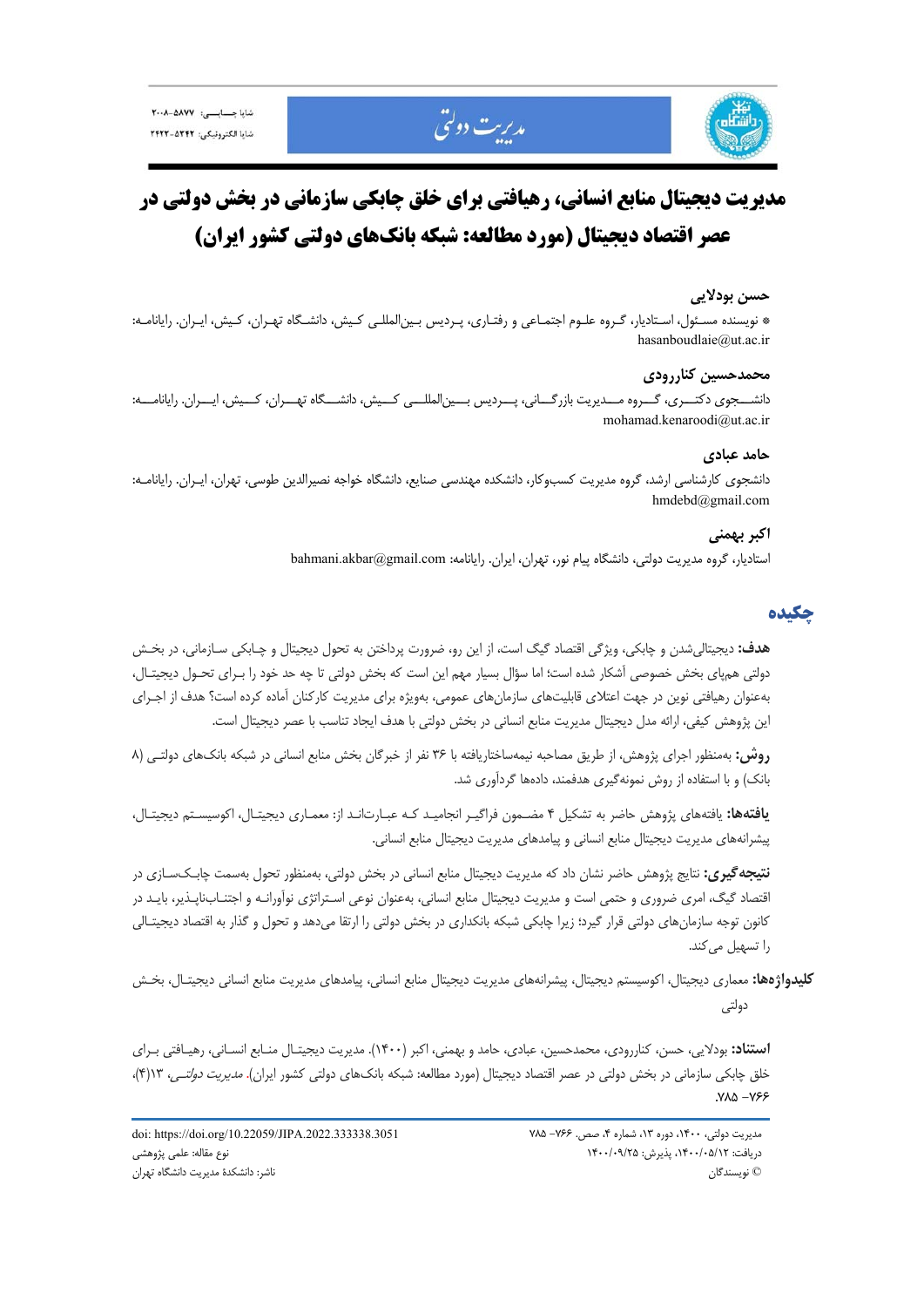### **مقدمه**

مديريت منابع انساني در آستانه تحول بزرگي قرار دارد كه محرك آن فناوري هاي ديجيتال هستند. فناوري هايي از قبيـل هوش مصنوعي، كلان داده، شبكههاي اجتماعي، رايانش ابري، بلاكچين و مواردي از اين دست در حال متحول سـاختن منابع انساني مے باشند (آملادي `، ٢٠١٧؛ كاتولو و كني `، ٢٠٢١؛ كين و همكاران ّ، ٢٠١۶). از هم آميـزي ميديريت منـابع انساني و تحول ديجيتال مفهوم جديدي به نام مديريت منابع انساني ديجيتال شكل گرفته كـه بـه طـور خلاصـه بـه آن مديريت منابع انساني ديجيتال ميگويند. منابع انساني ديجيتال يعني بازآفريني مديريت منابع انسـاني بـراي موفقيـت در عصر ديجيتال (استروهمير **ً، ٢٠٢٠).** ديجيتال سازى تنها از طريق اَسانتر كردن اقدامات ادارى روزانه، بر مديريت منـابع انساني تأثير نميگذارد بلكه چيزي بيشتر از آن را در اختيار سازمان قرار ميدهد. استفاده از فنآوري، باعـث مـيشـود تـا عملكرد واقعي بخش منابع انساني تسهيل شود (ويال °، ٢٠١٩). با اين وجود براي اينكه يک سازمان بتواند منــابع انســاني خود را به صورت ديجيتالي مديريت كند نياز است تا سرمايه انسـاني موجـود در سـازمان بـا نيازهـاي اسـتراتژيك عصـر ، 2019). <sup>6</sup> ديجيتال همسو باشد (سيتيري

امروزه مفهوم چابكي سازماني بهعنوان يكي ديگر از عوامل مهم و كليدي در سازمانهاي دولتـي بـه منظـور ارائـه خدمات بهتر به شهروندان و مواردي از اين دست بـه شـمار مـي,رود (گـالو–گـوريز و گارگـالو كاسـتل $'$ ، ۲۰۱۰). فضـاي اقتصادي و اجتماعي امروز داراي مشخصههاي بسياري از جمله وجود يك فضاي آشفته، غيرقابل پيش بيني، بهم پيوسته و شكننده است (گندينی^، ٢٠١٩). حال برای اينكه سازمانهای بخش دولتی بتوانند در اين محيط بـرای پيشــرفت خــود نلاش كنند، نياز است تا مديران اين سازمانها به استراتژىهـا و رويكردهـاى مـديريتي جديـد روى بياورنـد (قمـاوات<sup>۹</sup> ، 2010). لذا سازمانهاي بخش دولتي براي كاهش هزينههاي اداري و افزايش سرعت ارائه خـدمات، نيازمنـد راهكارهـاي بهتر، سريعتر و هوشمندانهتر به خصوص در مديريت منابع انساني هستند (وسترمن و بونت 10 .(2015 ،

مهمترين نكتهاي كه متخصصين منابع انساني در سازمانهاي بخش دولتي بايد به آن توجه كنند اين است كه آيـا منابع انساني ميتواند اقدامات گوناگوني نظير تغيير در فرهنگ، برنامهها، فرايندها و سياستهايي كـه در گذشـته توسـط كارمندان انجام ميشد را به دوره جديدي كه بيشتر كارها به صورت مشترك توسط مجموعهاي از افـراد در بخـشهـاي مختلف سازمان و با هدف استعداديابي انجام مي شود، هدايت كند يا خير (هورني ``، ٢٠١۶). متاسفانه سازمان هاي دولتـي به دليل وجود شرايط خاص معمولا در چنين شرايطي نسبت به ساير سازمانها كمتر و ديرتر به همگامسازي بـا تغييـرات

- 3. Kane et al
- 4. Strohmeier
- 5. Vial
- 6. Chytiri
- 7. Galve-Górriz & Gargallo Castel
- 8. Gandini
- 9. Ghemawat
- 10. Westerman & Bonnet
- 11. Horney

<sup>1.</sup> Amladi

<sup>2.</sup> Cutolo and Kenney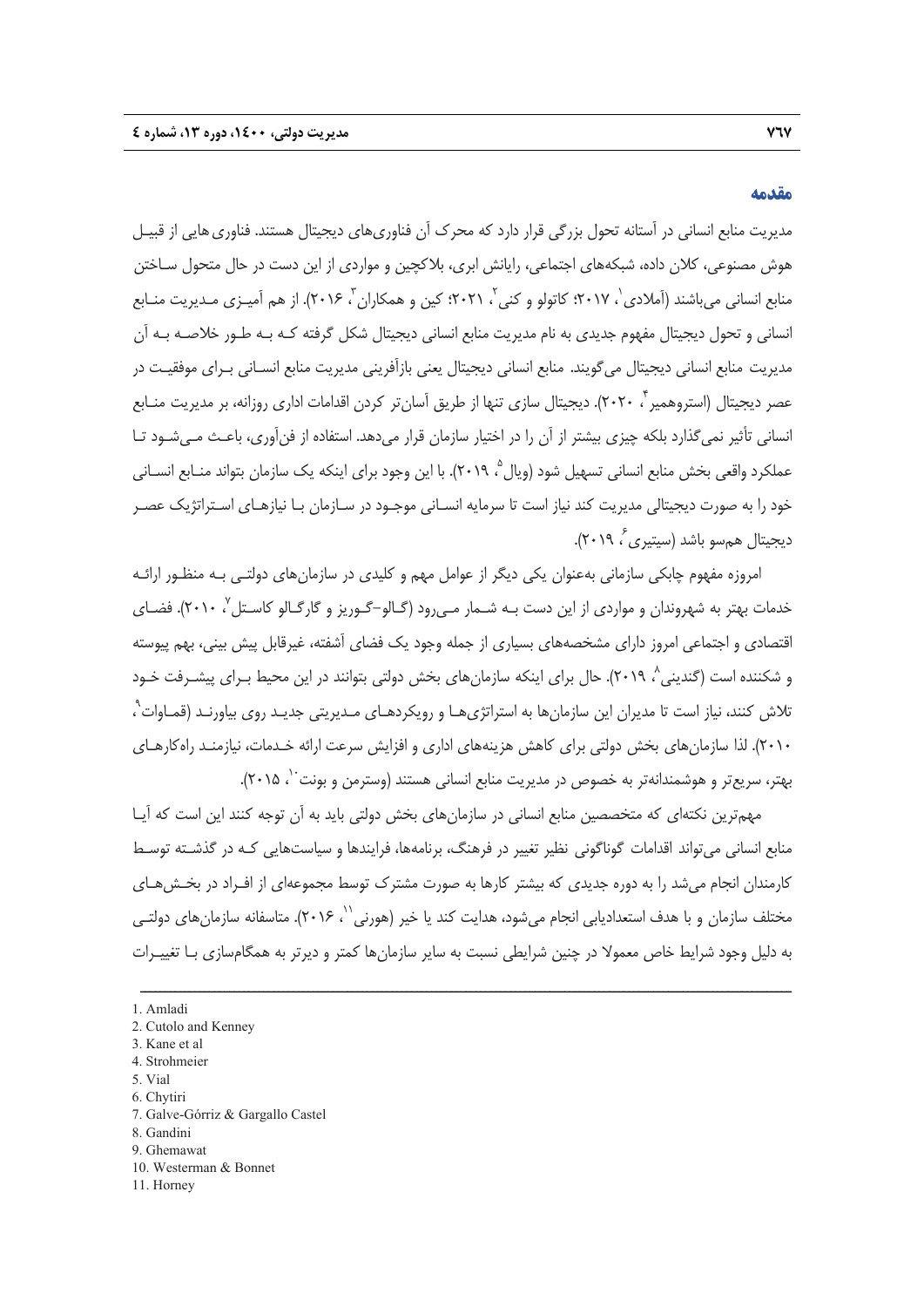**مديريت ديجيتال منابع انساني، رهيافتي براي خلق چابكي سازماني در بخش ... / بودلايي و همكاران 768** 

روي ميآورند و تا به امروز نيز به مفاهيم نوين كمتر از ساير سـازمانهـا بهـا دادهانـد، ايـن موضـوع بـهعنـوان يكـي از چالش هاي پيش روي اين سازمان ها به حساب مي آيد (ريتز و والدنر `، ۲۰۱۱).

شبكه بانكهاي بخش دولتي نيز از اين قائده مستثني نيستند. بانكها هم با توجه بـه پيشـرفت فنـاوري بـا هـدف بهبود كيفيت و عملكرد كاركنان، كاهش هزينههاي اداري (آگروال و لنكا، 2018)، افزايش اثربخشي، بهينه سازي رويهها و سرعت بخشيدن به فرايندهاي منابع انساني (شعميه و آرولراجا، 2018) بايد به مقوله منابع انساني ديجيتال توجـه ويـژه داشته باشند. زيرا ماهيت ويژه اين شبكه به صورتي است كه تواما اهداف اجتماعي و عمومي و منافع اقتصادي را بايد مـد نظر داشته باشد.

با توجه به آنچه گفته شد، اقتصاد گيگ الزامات جديدي را در تمامي حوزهها علي الخصوص مديريت منـابع انسـاني به بخش دولتي تحميل نموده كه از جمله آن مي تواند به چابك سازي و ديجيتالي شدن اشاره نمود كه شايسته است تـا پاسخ تحول گرايانه مناسبي به آن داده شود. لذا مديريت ديجيتال منابع انساني بهعنوان يك الـزام بـراي بخـش دولتـي جهت تحول به سوي چابك سازي در اقتصاد گيگ مي تواند مطرح گردد.

به همين منظور اين پژوهش ميكوشد در راستاي اين ضرورت به ارائه يك مدل ديجيتالي مديريت منابع انساني به منظور ارتقاي چابكي سازماني در شبكه بانكداري دولتي كشور ايران بپـردازد و مشـخص كنـد كـه ايـن مـدل بايـد چـه ويژگيهايي داشته باشد و چگونه طراحي و پياده سازي شود. براي رسيدن به اين منظور، ابتدا مبـاني نظـري مربـوط بـه حوزه مديريت ديجيتال منابع انساني در بخشهاي دولتي و خصوصي مرور شد تا مشخص شود چه كم و كاستيهـاي در آن وجود دارد. سپس با توجه به اين كم و كاستيها و متناسب با شبكه بانكي كشور، در فرايند پژوهش با استفاده از روش كيفي و همچنين برخورداري از ديدگاههاي خبرگان، تلاش شد تا مدل مناسبي از مديريت ديجيتال منابع انسـاني تـدوين شود.

### **پيشينة نظري پژوهش**

امروزه استفاده از روشهاي چابكسازي در سازمانهاي بخش دولتي، شهرت زيادي كسب كرده است و سازمانهاي اين بخش تلاش میکنند تا چابکی سازمانی را در سازمانهای خود پیادهسازی کنند (ریبیرو و دومینگوس<sup>۲</sup>، ۲۰۱۸). امـا ایـن سازمانها با توجه به شرايط ويژه خود، با چالشهاي بيشتري نسبت به ساير سازمانها روبرو هستند. نكته مهم اين اسـت كه بخش منابع انساني در سازمانهاي دولتي نيز بهعنوان يكي از بخشهاي بسيار مهم و حساس در سازمان نياز دارد تـا به سمت چابكي هدايت شود و اين كار ميتواند به واسطه ايجاد تغيير در فرايندهاي فعلي سـازمان صـورت پـذيرد. نكتـه بسيار مهم اين است كه چابكسازي فرايندهاي منابع انساني در بخش دولتي يكي از اقداماتي است كه سازمانهـا بـراي اينكه بتوانند مفاهيم جديد را در سازمان خود پيادهسازي كنند، به آن نياز دارند (پاونر<sup>",</sup> ۲۰۱۲).

- 1. Ritz and Waldner
- 2. Ribeiro and Domingues
- 3. Powner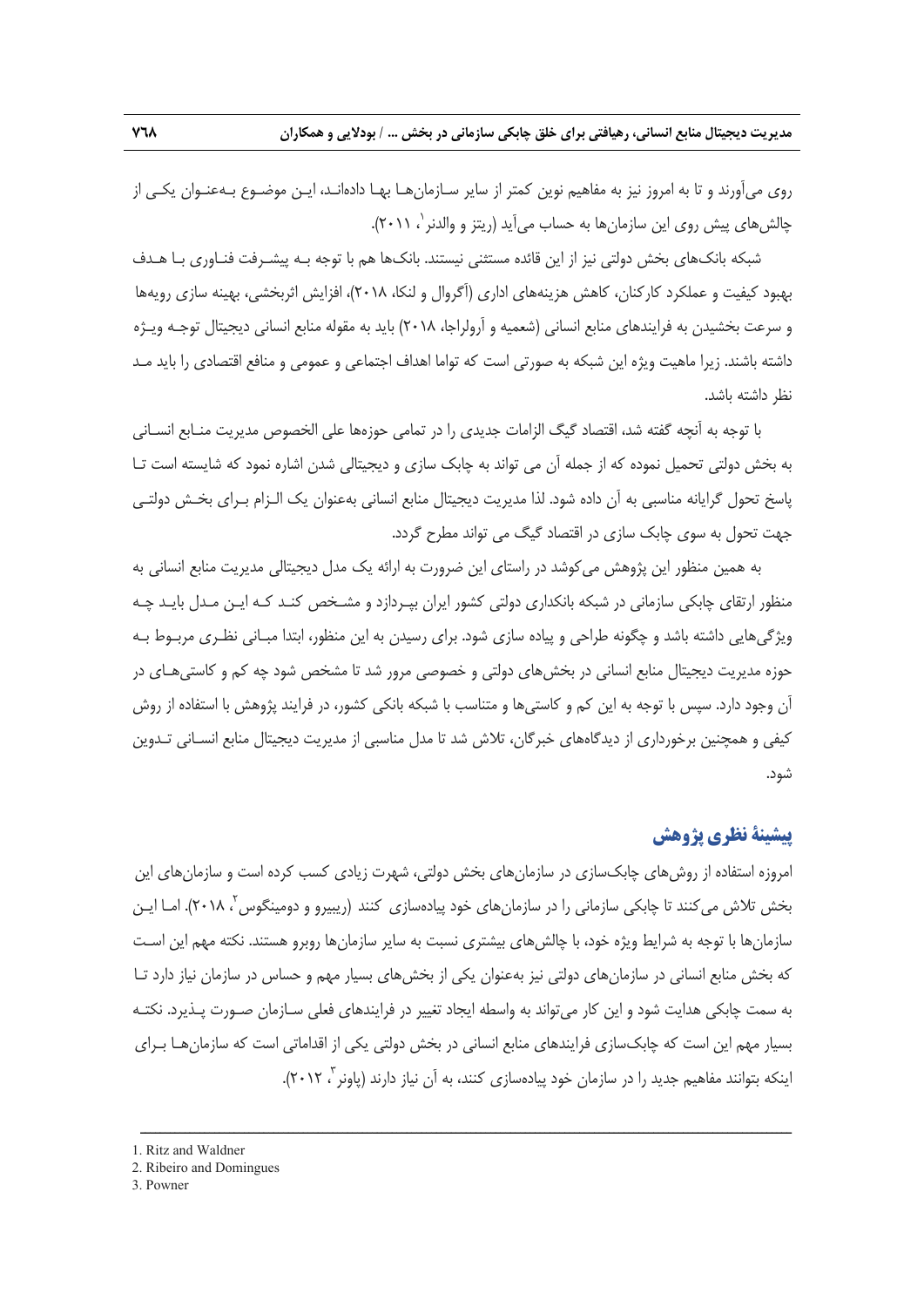در عصر حاضر كه عصر تحول ديجيتال ناميده ميشود، انقلابي در نحوه ارتباط شركتها با مشـتريان خـود، نحـوه عملكرد آنها، نحوه تدوين و ارزيابي مدل كسبوكار و نحوه سازماندهي آن ايجاد شده است (وسترمن و بونـت'، ۲۰۱۵). اين موضوع در سازمانهاي بخش دولتي نيز مشاهده شده است. علت آن اين است كـه امـروزه در سـازمانهـاي بخـش دولتي نسبت به گذشته، نيروي كار جهاني در نتيجه بـروز مـواردي همچـون رايـانش ابـري و فراينـدهايي در بسـترهاي ديجيتال كه در قسمت قبل نيز به آن اشاره شد، توانمندتر شده و اين موضوع انجام انواع فعاليتها در ايـن سـازمانهـا را 2 آسانتر كرده است. همان طور كه در حوزه موضوعي استعداد چابك بـه آن پرداختـه شـده اسـت (يانـگ و اسـمالوود ، 2016)، اين روندهاي جهاني با ايجاد تغيير چشمگير در مسائلي همچون فرهنگ سازمان بر روابط كارفرما و نيـروي كـار آن تأثير گذاشته است. سازمانهاي چابك داراي ويژگيهاي خاصي هستند كه به آنها اين امكان را ميدهـد تـا بتواننـد نيازهاي مختلفي را برآورده كنند و با رونـدها و چـالشهـاي داخلـي و خـارجي سـازمان سـازگار شـوند. آنهـا فرهنـگ مخصوصي دارند كه بر تفكر استراتژيك، نوآوري و تغييرات، سازگاري و فعاليت متمركز است. آنها پيشرفتهاي مربـوط به فن آوري را درك ميكنند، از چالشها استقبال ميكنند و اقدامات اساسي خود را بر اساس آن انجام مـيدهنـد تـا راه حلهاي بهتري به شهروندان خود ارائه دهند (لپي و آلتونن <sup>۳</sup> ۲۰۱۷).

تغيير به سمت مديريت ديجيتال منابع انساني منجر به تغييراتي در نحوه، مكان و زمان انجام كار ميشود و مسـائل مختلفي از جمله روابط شغلي را دستخوش تغييرات زيادي مي كند (ويلاپلانا و استين تي ٢٠٢٠). فناوري منجـر بـه حـذف برخي از مشاغل ميشود (بودلايي، كناررودي و كشاورزنيك، 2020)، اما اين در حالي است كه همين فنـاوري منجـر بـه ايجاد برخي مشاغل ديگر ميشود (ويلاپلانا و استين، 2020). امروزه نياز به جذب نيرو در حال افزايش است، بـه همـين منظور مديريت ديجيتال منابع انساني ميتواند بهعنوان يك توانمندي به متخصصان منابع انساني در دور شدن از مديريت سنتي و نزديک شدن به ايفاي نقش استراتژيک در سازمان كمک كند. در تحقيقي كـه توسـط مجمـع جهـاني اقتصـاد<sup>۵</sup> (2019) انجام شده است، با توجه به اين موضوع كه امروزه سازمانها در انقلاب صنعت 4.0 قرار دارنـد و اقـدامات منـابع انساني در سازمانها نيز با توجه به اين انقلاب دچار تغييرات چشمگيري شده است، بيان شـده اسـت كـه نيـاز اسـت تـا استراتژيهاي شكلگيري نيروي انساني متناسب با وضعيت موجود تغيير كند. به همين منظور در اين گـزارش بـه شـش موضوع بسيار مهم اشاره شده است كه بدين شرح ميباشند، ايجاد قابليتهاي جديد رهبري بـراي انقـلاب صـنعت ،4.0 مديريت يكپارچه سازي فناوري در محيط كار، افزايش تجربه كارمند، ايجاد فرهنگ يادگيري چابـك و شخصـي، ايجـاد معيارهايي براي ارزيابي سرمايه انساني و نهادينه كردن تنوع در سـازمان (مجمـع جهـاني اقتصـاد، 2019). همچنـين در پژوهشی که توسط سیما و همکاران ٔ (۲۰۲۰) انجام شد تأثیر انقلاب صنعت ۴.۰ بر روی توسعه منابع انسانی بـه صـورت سيستماتيك مورد بررسي قرار گرفت. محققان در اين پژوهش بيان كردند كه عوامل مختلف و زيادي در توسـعه نيـروي

ــــــــــــــــــــــــــــــــــــــــــــــــــــــــــــــــــــــــــــــــــــــــــــــــــــــــــــــــــــــــــــــــــــ

3. Lappi & Aaltonen

- 5. World Economic Forum
- 6. Sima et al

<sup>1.</sup> Westerman & Bonnet

<sup>2.</sup> Young and Smallwood

<sup>4.</sup> Vilaplana and Stein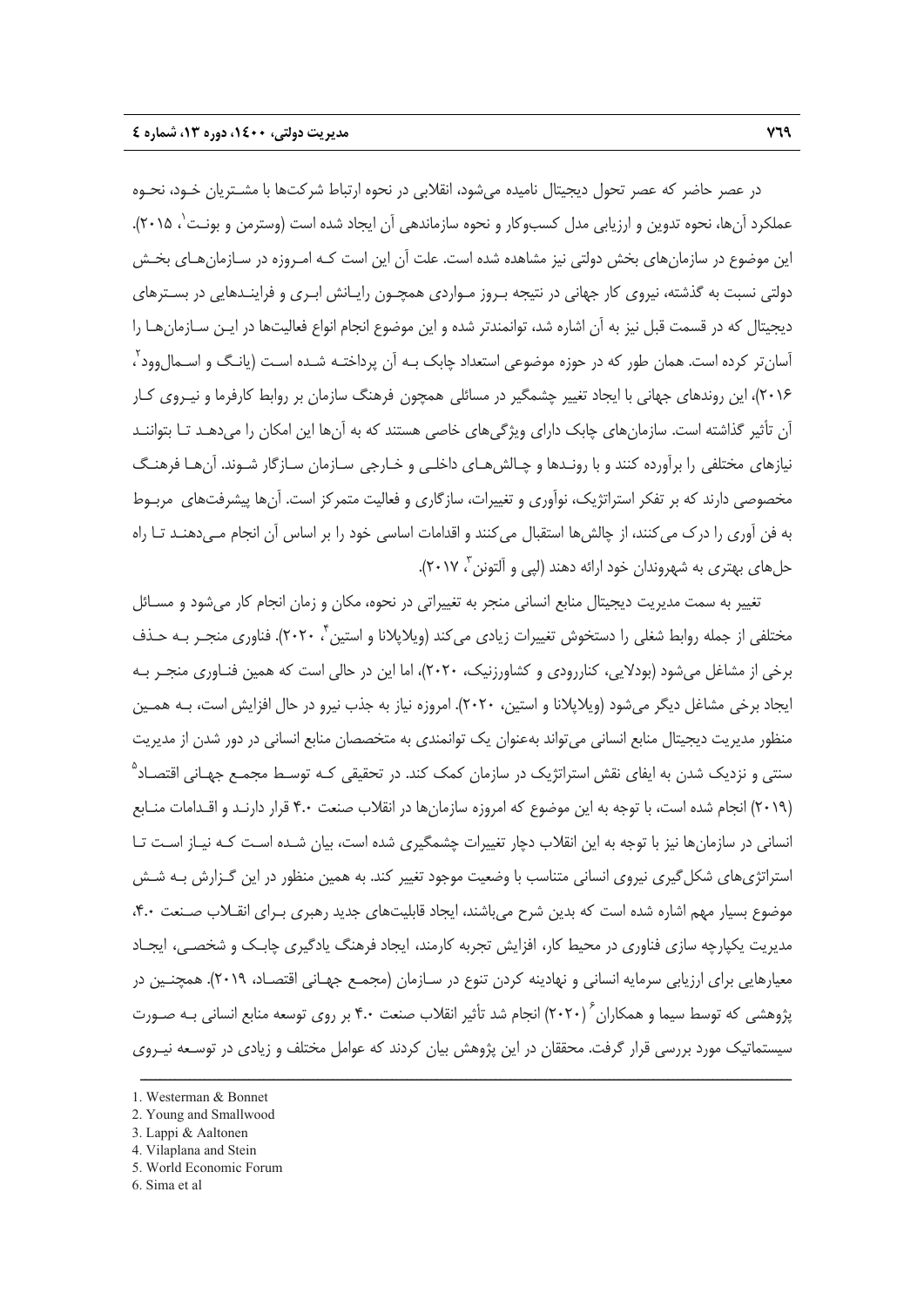انساني در اين عصر وجود دارند كه برخـي از آنهـا عبـارتانـد از: اطلاعـات، انـواع مشـاغل جديـد، فنـاوري، آمـوزش، مهارتهاي جديد، اتوماسيون، نوآوري، ، هوش مصنوعي، ديجيتال سازي، استخدام الكترونيكي و اينترنـت اشـيا (سـيما و همكاران، 2020).

مطالعات اخير در حوزه مديريت ديجيتال منابع انساني نشان ميدهند كه تحول ديجيتال در عصر حاضر متشـكل از سه مرحله اصلي است. انقلاب ديجيتال، كه شامل مواردي همچون اقتصاد ديجيتال و اختلالات ديجيتـال، طـرز تفكـر و تحول ديجيتال، تغيير دادهها، استراتژي و فرهنگ و ارزش پيشنهادي و متناسب با هدف مـيباشـد، بقـاي ديجيتـال كـه شامل مواردي همچون تجربيات فرد محور، آينده شغلي، مشاغل و كار، تقويت، مهارت و همكاري و پايداري ديجيتال نيز شامل مواردي همچون توجه به سازمان بهعنوان سيستم زنده، نوآوري، رهبري و تنوع، تكامل پايدار و جامعه عادلانه تـر میباشد (سومیزانتو سن`، ۲۰۲۰). اما نكته بسیار مهم این است كه سازمانها باید این نكتـه را درک كننـد كـه در كـدام مرحله از تحول ديجيتال قرار دارند و در ادامه بايد متناسب با جايگاه فعلي خود اقدام به آمـادهسـازي شـرايط لازم بـراي ايجاد مديريت ديجيتال منابع انساني در سازمان خود كنند.

### **پيشينه تجربي**

كلچوسكايا و شيرينكينا (2020) در پژوهشي با عنوان مدل نهادي محركهاي توسعه ديجيتالي سرمايه انساني از ديـدگاه استراتژيك به مطالعه پرداختند. نتايج اين پژوهش كه با هدف ايجاد درك نياز به ايجاد فعالانه يك محيط ديجيتال ناشي از تغييرات عميق در اقتصاد و جامعه انجام شد، تجزيهوتحليلي از روندهاي ديجيتالي شـدن در فراينـدهاي كسـبوكـار و آموزش ارائه كرد و در اين مقاله، نويسندگان به تحليل چالشهاي جهاني در پارادايم ديجيتاليسازي صنايع و آمـوزش در شرايط توسعه سريع دنياي ديجيتال پرداختنـد. اسـتروهمير (2020) در پژوهشـي تحـت عنـوان مـديريت منـابع انسـاني ديجيتال: يك توضيح مفهومي به مطالعه پرداخت. اين تحقيق كه با هدف مفهومسازي مديريت ديجيتـال منـابع انسـاني انجام شد نشان داد كه هم آميزي مديريت منابع انساني و تحول ديجيتال مفهوم جديدي به نام مـديريت منـابع انسـاني ديجيتال شكل گرفته كه به طور خلاصه به آن منابع انساني ديجيتال ميگويند. لنا و همكـاران (2019) نيـز در تحقيقـي درخصوص مديريت منابع انساني در عصر ديجيتال تلاش كردند تا ترندهاي اصلي مربوط به اين حوزه را شناسايي كننـد. تحقيقات آنها نشان داد كه استعداد و مديريت آن در بستر ديجيتـال يكـي از مـواردي اسـت كـه مـيتوانـد بـه كمـك سازمانهاي دولتي بشتابد و مزايايي را براي اين سازمانها به همراه داشته باشـد. ايـن موضـوع بـه بيـان ايـن محققـان ميتواند از طريق جابجايي نيروي كار مستعد كليدي در قسمتهـاي مختلـف سـازمان باعـث افـزايش توانمنـدي منـابع انساني <sup>1</sup> شود. آنها همچنين نشان دادند كه به مديريت استعداد در بستر ديجيتال مي تواند به سازمانهاي دولتـي كمـك كند تا خزانه استعداد خود را افزايش داده، تنوع نيروي كار در محيط كار خود را تضمين كرده و به سمت و سـوي توسـعه

<sup>1.</sup> Soumyasanto Sen

<sup>2.</sup> Human resources capability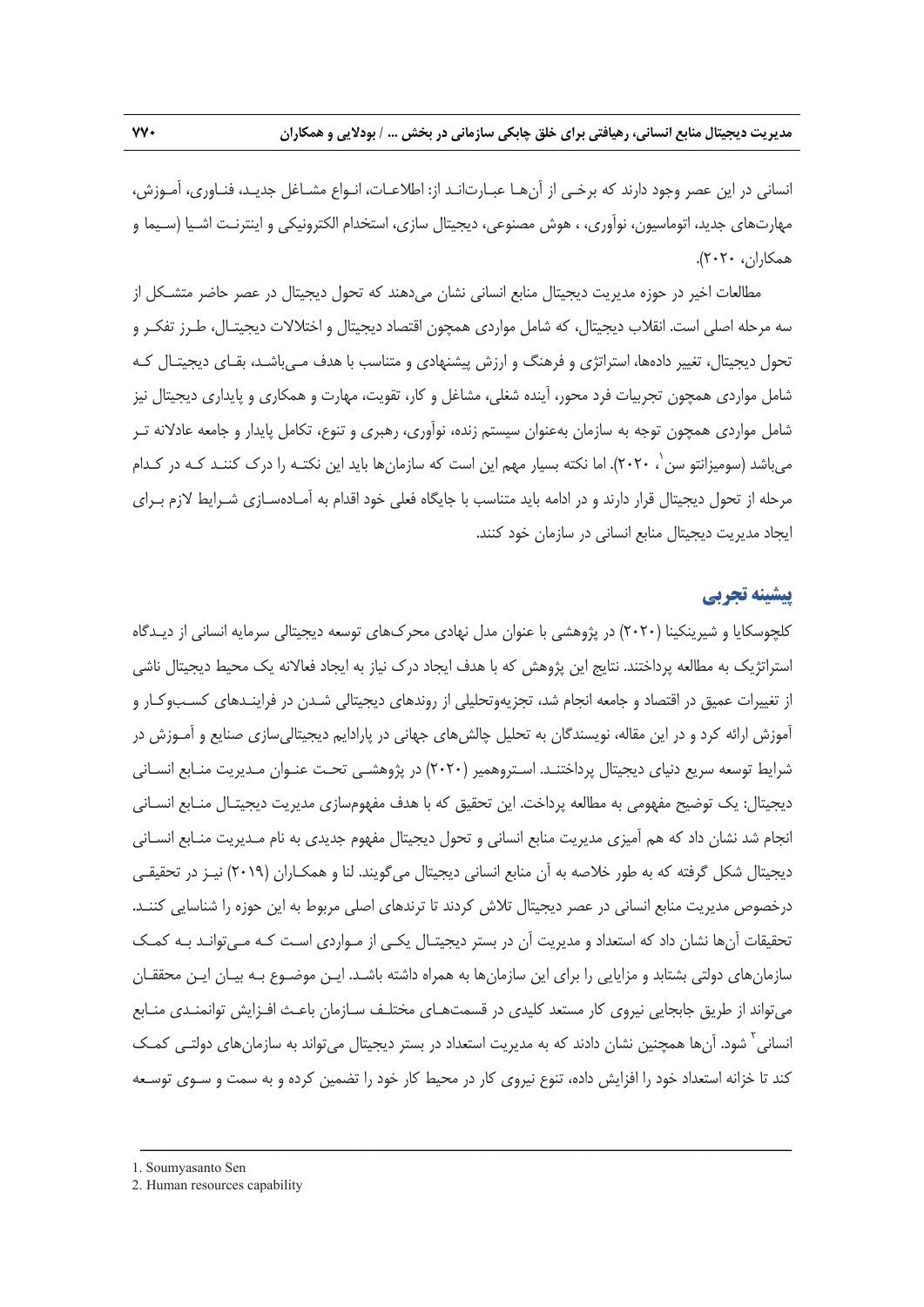حرفهای قدم بردارند. بودلایی، نرگسیان و کشاورزنیک<sup>٬</sup> (۲۰۱۹) در مطالعهای به شناسایی نقش رسانههـای اجتمـاعی در جذب نيروي كار متخصص در شبكههاي بانكي پرداختند. آنها بيان كردند اسـتفاده از رسـانههـاي اجتمـاعي مـيتوانـد پيچيدگي فرايندهاي جذب را افزايش دهد اما استفاده از ردپاي ديجيتال در اين فرايندها منجر به بهينه سازي و دسـتيابي به چشم انداز سازمان شده و تأثير و نقش مثبت قابل توجهي را در نگهداشت كارمندان ايفا خواهد كـرد. آنهـا همچنـين بيان كردند كه استفاده از شبكههاي اجتماعي منجر به شناسايي فرصتهاي متقابل و ايجاد ارتباط مثبتي بـين متقاضـيان كار و كارفرمايان ميشود و اين موضوع نقش و پيامدهاي مطلوب رسانههاي اجتماعي در فرايندهاي پـس از اسـتخدام را نيز پررنگتر خواهد كرد. آنها در نهايت به اين نتيجه رسيدند كه براي ايجاد امكان استفاده از رسانههاي اجتمـاعي نيـاز است تا به موضوع روزرساني دانش مديران منابع انساني با توجه به تغييرات مداوم در شرايط محيطي و همچنـين فـراهم ساختن بستري براي آموزش، فرهنگ سازي و ايجاد زيرساختهاي اساسي براي استفاده از رسانههاي اجتماعي در جامعه و در بين كارمندان توجه ويژهاي شود.

### **روششناسي پژوهش**

با توجه به آنچه كه از وضع موجود ادبيات مديريت ديجيتال منابع انساني در بخـش دولتـي مشـاهده شـد، كاسـتيهـايي درخصوص وجود مدل هاي تئوريك در ادبيات مشهود است. لذا هدف اين پژوهش پر كردن خلا موجود بوده و با توجه به اين كاستيهاي شناسايي شده، به نظر ميرسد كه نياز به انجام يك پژوهش اكتشـافي كـاملا ضـروري اسـت، بنـابراين استفاده از پژوهش كيفي كه ميتواند در خلق چارچوبهاي نظري كمـك كننـده باشـد (بـودلايي، مهـديرجي، شمسـي، جعفری صادقی و گارسیا پرز ۲۰۲۰<sup>۲</sup>)، برای انجام این پژوهش مناسب به نظر میرسد. به همین منظور در پژوهش حاضر از يك روش كيفي مبتني بر تحليل مضمون (بودلايي، كشاورزنيك و كناررودي، 2020) و يك رويكرد تركيبي از دو مدل استفاده شد كه در ادامه درباره آن توضيح داده شده است.

پس از ايجاد تناسب ميان مسئله تحقيق، هدف تحقيق و روش تحقيق نياز بود تا مشاركتكنندگان پژوهش انتخاب شوند. براي اين كار تعدادي از افراد كه شامل خبرگان منابع انساني در بانـكهـاي بخـش دولتـي بودنـد، شناسـايي و در نهايت انتخاب شدند و اطلاعات مورد نياز پژوهش از طريق مصاحبههاي نيمهساختاريافته كه شامل سؤالاتي درخصـوص موضوع مورد نظر بود با 36 نفر از اين افراد، جمعآوري شد. نكته مهم و حائز اهميت درخصوص مشاركتكنندگان اين بود كه انتخاب آنها بر اساس معيارهايي صورت گرفت كه بدين شـرح هسـتند: مشـاركتكننـدگان بايـد داراي پسـتهـاي مديريتي ميبودند، مشاركتكنندگان بايد تجربه تدوين استراتژيهايي در حوزه مورد نظر را ميداشتند، مشاركتكننـدگان بايد از هر دو نمونه بانكـهاي بخش دولتي تجاري و تخصصي مي،بودند. بـراي انتخـاب مشـاركتكننـدگان نيـز از روش نمونهگيري گلوله برفي كه از انواع نمونهگيري هدفمند ميباشد استفاده شد (بودلايي و كناررودي، 2020).

<sup>1.</sup> Boudlaie, Nargesian & Keshavarz Nik

<sup>2.</sup> Boudlaie, Mahdiraji, Shamsi, Jafari-Sadeghi, & Garcia-Perez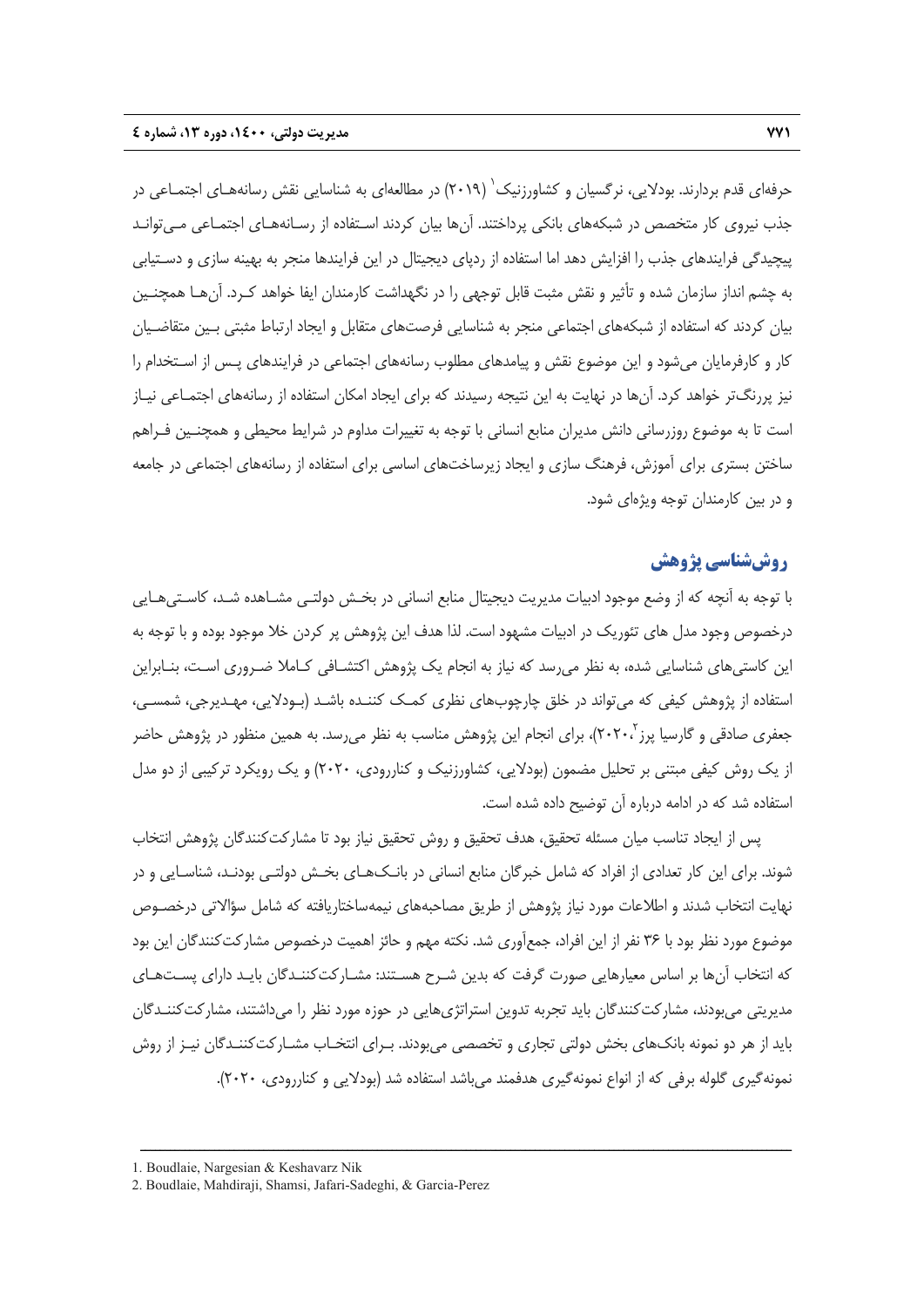پس از جمعآوری دادههای پژوهش و به منظور تجزیهوتحلیل آنها بر اساس یافتههای استرلینگ (۲۰۰۱) دادهها در سه مرحله کدگذاری شدند: ۱. ابتدا مضمونهای پایه در مرحله اول کدگذاری احصا شـدند؛ ۲. در مرحلـه دوم کدگـذاری، خروجي نهايي اين مرحلـه مضـمون هـاي سـازمان‹هنـده بودنـد؛ ۳. در مرحلـه آخـر نيـز مجموعـهاي از مضـمون هـاي سازماندهنده احصا شده در یک طبقه قرار گرفتند و تشکیل مضمونهای فراگیر را دادند (استرلینگ، ۲۰۰۱).

پس از انجام كدگذارى و به منظور توصيف مضمونهاى اصلى شناسايى شده، تصميم بر آن شـد تـا ايـن كـار بـا ٔ ستفاده از روش براون و کلارک<sup>۱</sup> (۲۰۰۶) انجام شود. در نهایت نیز ارتباط بین مضمونهای احصا شده با استفاده از روش گ<sup>۲</sup> (۲۰۰۱) بررسی شد. سایر مراحل تجزیهوتحلیل دادههای پژوهش بـدین صـورت اسـت: ۱. روایـت<sup>۳</sup> مضـامین شده؛ ۲. ابر روایت آ مضامین فراگیر شناسایی شده؛ ۳. تهیه گزارش نهایی یافتههای پژوهش.<br>شایان ذکر است که در پژوهش حاضر از ترکیبی از روشهای استرلینگ (۲۰۰۱) و براون و کـلارک (۲۰۰۶) بهـره 'سترلینگ' (۲۰۰۱) بررسی شد. سایر مراحل تجزیهوتحلیل دادههای پژوهش بـدین صـورت اسـت<br>'حصا شده؛ ۲. ابر روایت<sup>۴</sup> مضامین فراگیر شناسایی شده؛ ۳. تهیه گزارش نهایی یافتههای پژوهش.

گرفته شد (بودلایی، مهدیرجی، شمسی، جعفری صادقی و گارسیا پـرز، ۲۰۲۰). بـرای کسـب اطمینـان از اعتبـارپژوهش حاضر سه شاخص تناسب، كاربردى بودن يا مفيد بودن يافتهها و مفاهيم كه توسط كوربين و اشتراوس (١٩٩٨) ارائه شده ُست، مورد استفاده قرار گرفته است. مراحل اجرای پژوهش حاضر در نمودار زیر نشان داده شده است.



**پژوهش مراحل اجراي پ شكل .1**

ــــــــــــــــــ

ــــــــــــــــــ

ــــــــــــــــــ

ــــــــــــــــــ

ـــــــــ

1. Braun & Clarke

ــــــــــــــــــ

ــــــــــــــــــ

ــــــــــــــــــ

2. Stirl ling

ــــــ

3. Nar rrative

4. Big Narrative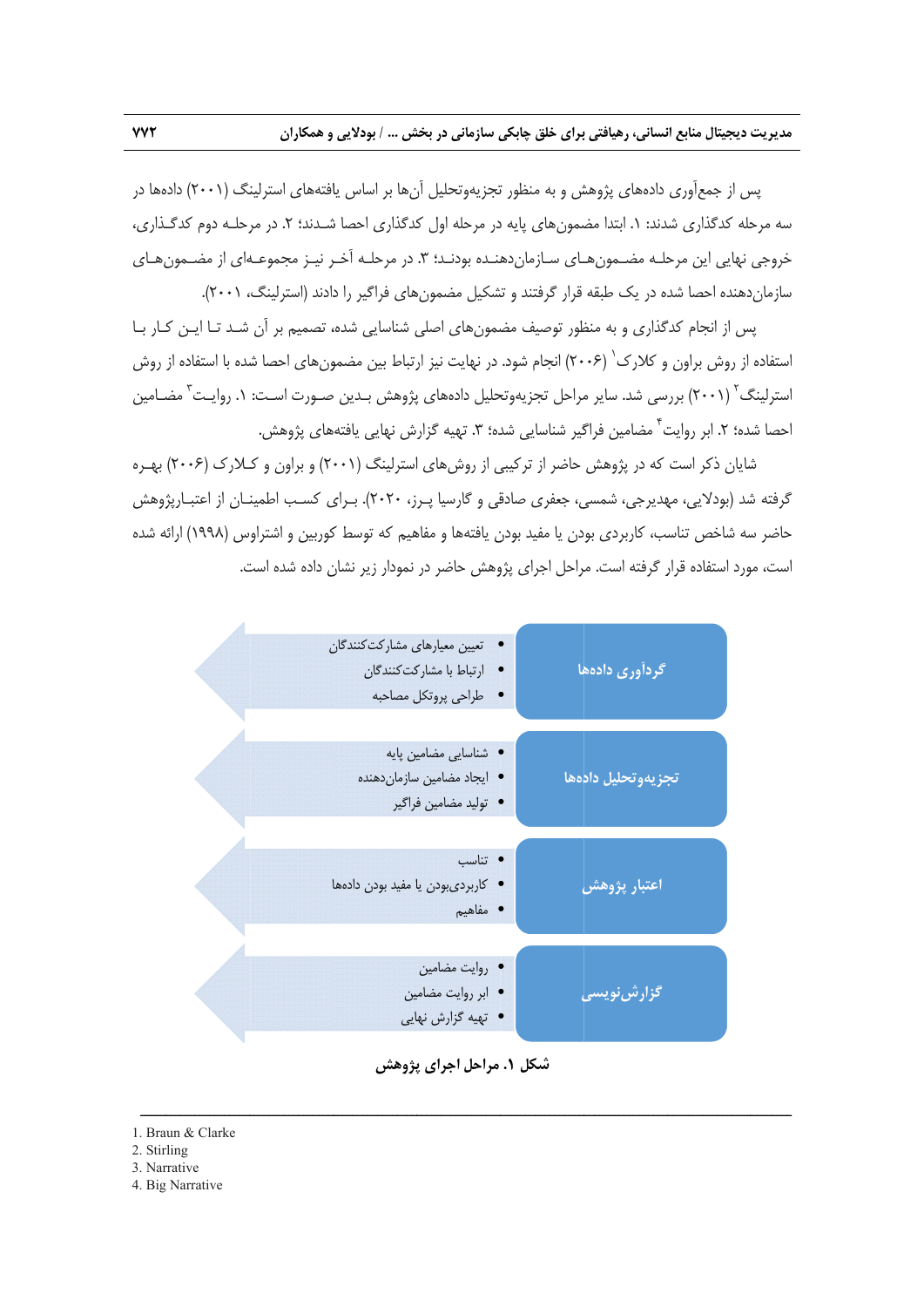### **يافتههاي پژوهش**

اين بخش به نتايج مصاحبهها و كدگذاري پرداخته شده است. فرايند كدگذاري شرايطي را فراهم آورد كه در آن دادههاي خام به مفاهيم نظري توسعه يابند. طي فرايند كدگذاري، مضامين پايه شناسايي شدند و بهتدريج توسـعه يافتنـد. پـس از شناسايي مضامين پايه با قرارگيري تعدادي از آنها در يك طبقه مضامين سازماندهنده سـاخته شـدند. در ادامـه نيـز بـا قرارگرفتن مجموعهاي از مضامين سازماندهنده در يك دسته، مضامين فراگير ايجاد شدند. نمونه كدگذاري مضامين پايه، سازماندهنده و فراگير و همچنين روايت مربوط به هريك از اين مضامين در جدول 1 درج شده است.

| مضامین پایه                                                                                                                                                                                                                                                                                                                | مضامین سازماندهنده                      | مضامين فراگير    |
|----------------------------------------------------------------------------------------------------------------------------------------------------------------------------------------------------------------------------------------------------------------------------------------------------------------------------|-----------------------------------------|------------------|
| – اتخاذ نگرشی مبتنی بر دیجیتال<br>– طراحی بخش سختافزاری دیجیتالی منابع انسانی<br>– طراحی فرایندهای دیجیتالی منابع انسانی                                                                                                                                                                                                   | خلق یک رویکرد دیجیتالی                  |                  |
| – ایجاد تغییر در مدلهای عملیاتی<br>– بهروزرسانی ارزشهای سازمانی مبتنی بر ارزشهای دیجیتالی<br>– پیادهسازی برنامهها دیجیتال محور در سازمان<br>– تصويب قوانين ديجيتال محور در حوزه منابع انسانى<br>— پذیرش تحول دردناک<br>– ايجاد فرهنگ ديجيتال<br>– ایجاد زیرساختهای مناسب برای دیجیتالسازی<br>— ضرورت ايجاد طرز فكر ديجيتال | تحول ماهوى ديجيتال                      |                  |
| – اتخاذ شیوه هماهنگساز <i>ی</i><br>– لزوم شكل گيري يک نگرش استراتژيک<br>– طراحی استراتژیهایی بر پایه دیجیتال<br>– یکپارچگی فناوریهای دیجیتال                                                                                                                                                                               | همسويي استراتژيک                        | معماري ديجيتال   |
| – یادگیری کارکردهای دیجیتال<br>– كسب شايستگىهاى مورد نياز<br>– سرمایهگذاری در توسعه حرفهای                                                                                                                                                                                                                                 | توسعه ديجيتالي                          |                  |
| — تشخیص و مدیریت شکاف فرهنگی دیجیتالی شدن<br>— ظرفیت محدود و ناکافی و ضرورت توسعه ظرفیت<br>– مقابله با بدبینی نسبت به کارکنان<br>– رفع بی عتمادی نسبت به سیستم بانکهای دولتی                                                                                                                                               | مدیریت چالشهای دیجیتالی منابع<br>انسانى |                  |
| – ثبت تغييرات در ماهيت شغل<br>— ايجاد شرح وظايف جديد<br>– مشخص كردن نقشها و مسئوليتها<br>– مدیریت کردن محل کار در سطح ارشد و استراتژیک<br>– تمرکز بر ارزشهای سازمان بهجای استفاده تنها از تکنولوژی<br>– ايجاد محيط منطبق بر مسائل قانونى                                                                                   | ایجاد محیط کاری در بستر دیجیتال         | اكوسيستم ديجيتال |

**جدول .1 نمونه گدگذاري مضامين استخراج شده**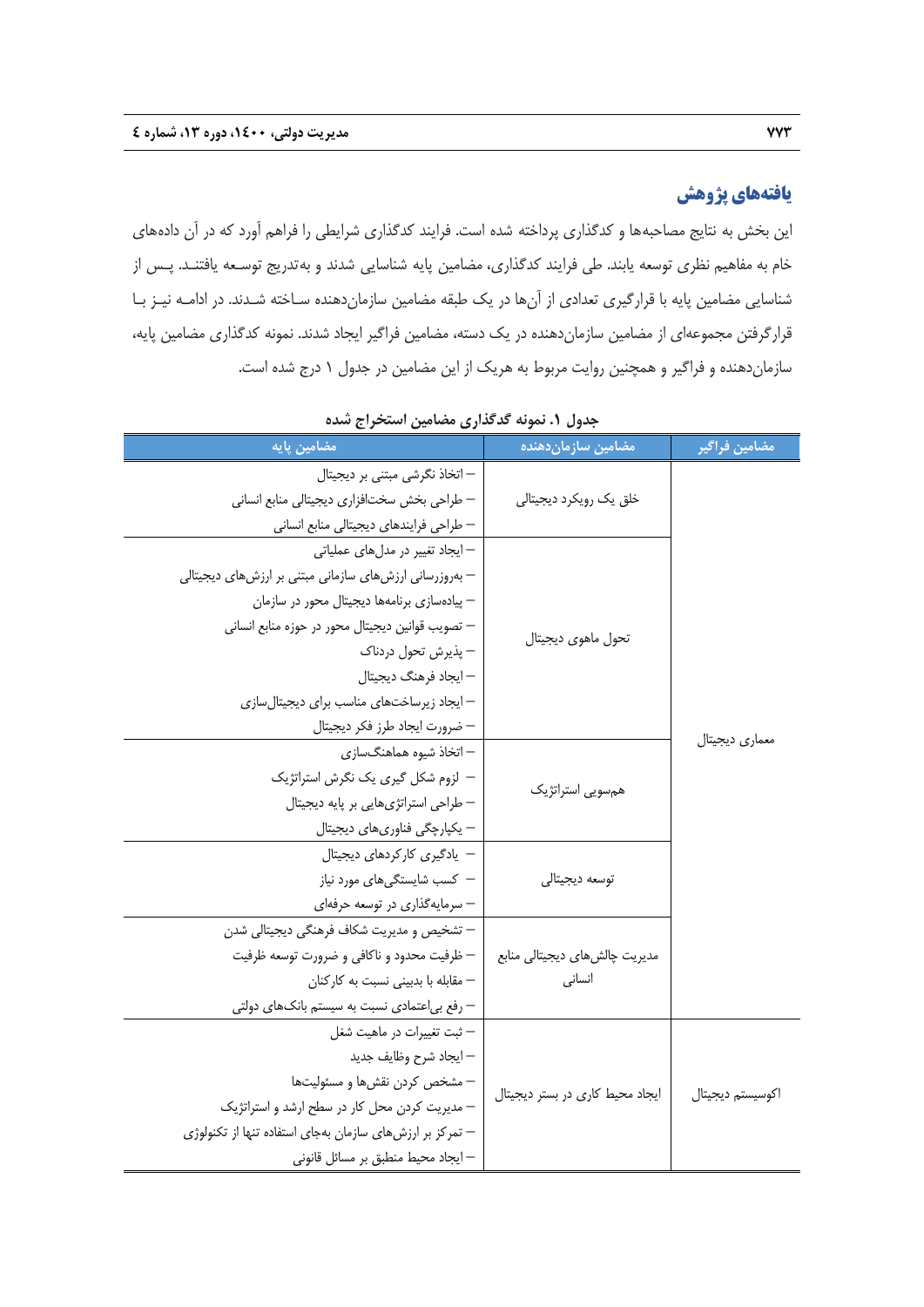| مضامین پایه                                                        | مضامین سازماندهنده                                      | مضامين فراگير        |
|--------------------------------------------------------------------|---------------------------------------------------------|----------------------|
| — ظهور اقتصاد گیگ                                                  | باز تعريف اكوسيستم جديد منابع<br>انسانى                 |                      |
| - ضرورت همراستایی با وب ۴.۰                                        |                                                         |                      |
| – لزوم توجه به اقتصاد ديجيتالي                                     |                                                         |                      |
| – تسهیل دسترسی به نیروی کار مستعد                                  | تشكيل خزانه استعداد                                     |                      |
| — تقويت راندمان سازمان با صرفهجويي در وقت و هزينه                  |                                                         |                      |
| – ایجاد انگیزش در داوطلبان مستعد برای جذب آنها                     |                                                         |                      |
| – تشکیل یک پایگاه داده به منظور کشف نیروی کار مستعد                |                                                         |                      |
| – به کارگیری تکنولوژی در اجرا و تکامل وظایف                        |                                                         |                      |
| – لزوم سازگاری با نیازها و جلب توجه مخاطبان                        | اقدامات متناسب با بلوغ ديجيتالي                         |                      |
| — تدوين اهداف بلندمدت و كوتاهمدت در بستر ديجيتال                   | سازمان                                                  |                      |
| – لزوم ایجاد تغییر در سازمان برای کسب مزیت رقابتی                  |                                                         |                      |
| - افزايش رضايت ارباب رجوع                                          |                                                         |                      |
| – افزایش بهرەورى سازمانى                                           |                                                         | پیشرانههای مدیریت    |
| - لزوم استفاده از تكنولوژى به عنوان ابزارى براى يكپارچه سازى       | ارتقای چابکی سازمان                                     | ديجيتال منابع انسانى |
| فرایندهای سازمانی                                                  |                                                         |                      |
| – لزوم استفاده از تکنولوژی بهعنوان ابزاری برای ارتباط با مشتریان و |                                                         |                      |
| طراحي خدمات                                                        |                                                         |                      |
| – پشتیبانی منابع انسانی از فرایند دیجیتالیسازی                     | لزوم ايجاد نقش هاى جديد منابع<br>انسانی در تحول دیجیتال |                      |
| – در نظر گرفتن منابع انسانی بهعنوان پیشرانه سازمان                 |                                                         |                      |
| – در نظر گرفتن منابع انسانی بهعنوان یک عامل تغییر                  |                                                         |                      |
| – نیاز به انعطافپذیری بیشتر در فرایندهای کاری                      | بهبود تعادل بین کار و زندگی                             |                      |
| – ایجاد فرهنگ تعادل در کار و زندگی شخصی                            |                                                         |                      |
| — ایجاد محیط کار انعطافپذیرتر و پایدارتر                           |                                                         |                      |
| – ارائه خدمات عمومی مبتنی بر دیجیتال                               |                                                         |                      |
| — ایجاد ابزار سنجش مهارتهای دیجیتال کارکنان                        | ارتقای رقابتپذیری مبتنی بر توان                         |                      |
| - ایجاد معیار اندازهگیری انواع فعالیتهای آنلاین انجام شده توسط     | دیجیتالی سازمان                                         |                      |
| شهروندان                                                           |                                                         | پیامدهای مدیریت      |
| – ساخت برند كارفرما مبتنى بر تفكر ديجيتال                          | خلق برند ديجيتالي كارفرما                               | ديجيتال منابع انسانى |
| – به اشتراک گذاری محتوای دیجیتال                                   |                                                         |                      |
| – تعامل بیشتر با کارکنان در امور سازمان                            |                                                         |                      |
| – ارزش پیشنهادی به کارکنان                                         |                                                         |                      |
| – ماندگاری کارکنان مبتنی بر التزام دیجیتال                         | تقویت التزام کارکنان در محیط کار<br>ديجيتال             |                      |
| – كاهش استرس كارى كاركنان                                          |                                                         |                      |
| – افزایش رضایت شغلی کارکنان                                        |                                                         |                      |

**ادامه جدول 1**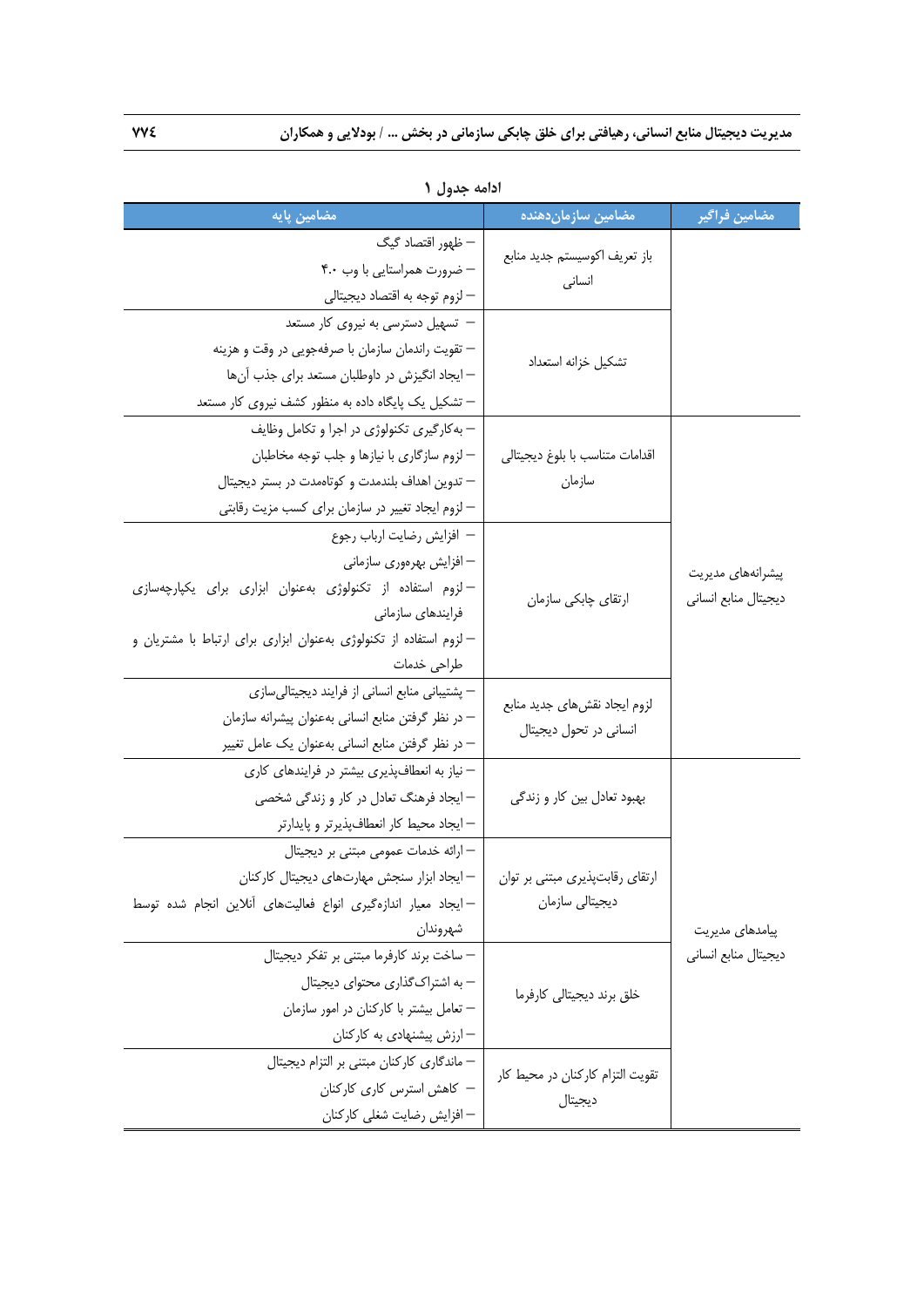### **روايت معماري ديجيتال**

معماري ديجيتال منابع انساني چارچوبي است كه بواسطه آن ميتوان كارمندان را براي طراحي فرايندهاي پشتيباني منابع انساني در بستر ديجيتال متمايز كرد.

خلق يك رويكرد ديجيتالي از ضروريات معماري ديجيتال است. شايان ذكر است كـه بـراي شـكلگيـري و ايجـاد معماري ديجيتال به منظور ايجاد مدل مديريت ديجيتال منابع انساني در شبكه بانكي بخـش دولتـي، سـازمانهـاي ايـن حوزه نياز دارند تا رويكردهاي خود را به سمت ديجيتالي شدن ببرند. به همـين منظـور در پـژوهش حاضـر بـراي ايجـاد رويكرد ديجيتالي اتخاذ نگرشي مبتني بر ديجيتال يكي از مضامين پايهاي است كه در اين بخش به چشم ميخورد. ايـن موضوع بدان معنا است كه يك شبكه بانكي در بخش دولتي براي اينكه بتواند يك مدل مديريت ديجيتال منابع انسـاني را تدوين و پيادهسازي كند در ابتدا نياز دارد تا نگرش سازماني خود را به گونهاي تغيير دهد تا امكان ايجاد چنين مدلي در سازمان ايجاد شود. يكي ديگر از مضمونهاي پايه درخصوص خلق رويكردي ديجيتالي، طراحـي بخـش سـختافـزاري ديجيتالي منابع انساني است. همچنين يكي ديگر از مضمونهاي پايه عبارتست از طراحـي فراينـدهاي ديجيتـالي منـابع انساني. در واقع ميتوان گفت كه شبكه بانكداري در بخش دولتي به منظور ايجاد يـك مـدل مـديريت ديجيتـال منـابع انساني در كنار تغيير نگرش نياز دارد تا ساختارها و سيستمهاي كاري خود را نيز براي ايجاد امكان تـدوين چنـين مـدلي آماده كرده و به اصطلاح بايد يك رويكرد ديجيتالي را براي سازمان اتخاذ كند.

تحول ماهوي ديجيتال يكي ديگر از الزامات معماري ديجيتال است. يكي از مضـمونهـاي پايـه در ايـن خصـوص ايجاد تغيير در مدلهاي عملياتي است كه كاربرد آن در فرايندهاي مجزا مانند ترفيعات، سنوات خدمتي، ارزشيابي، سيستم حضور و غياب و درخواستها در قالب طرحي جامع و يكپارچه درآمده و بسترهاي مديريت و توسعه منابع انساني را فراهم ميآورد. از ديگر مضمونهاي پايه مستخرج ميتوان به بهروزرساني ارزشهاي سازماني مبتني بر ارزشهـاي ديجيتـالي، پيادهسازي برنامهها ديجيتال محور در سازمان، تصويب قوانين ديجيتال محور در حوزه منابع انساني، ايجاد زيرساختهاي مناسب براي ديجيتالسازي و ضرورت ايجاد طرز فكر ديجيتال اشاره كرد كه بهعنوان شيوههايي بـراي درك پديـدههـا، استخراج برنامهها و محتواي مورد استفاده در شبكه بانكداري بخش دولتي مورد استفاده قرار ميگيرد. در شبكه بانكداري بخش دولتي به دليل ايجاد تغييرات سريع، ميبايست تغييرات مورد نظر در مديريت ديجيتـال منـابع انسـاني بـه صـورت مداوم ايجاد و اصلاح گردد كه اين كار ميتواند از طريق تغيير ارزش، ديجيتالسازي برنامهها و ايجاد قـوانين مبتنـي بـر ديجيتال انجام شود. اين موضوع در ابتدا نيازمند ايجاد فرهنگ ديجيتـالي اسـت كـه يكـي ديگـر از مضـمونهـاي پايـه استخراج شده است. شايان ذكر است كه برخي سازمانهاي بخش دولتي در ايجاد مفـاهيم مـذكور بـا مشـكلاتي روبـرو هستند به همين منظور يكي ديگر از مضمونهاي پايه شناسايي شده در اين قسمت بـه بحـث پـذيرش تحـول دردنـاك اشاره دارد كه نياز است تا سازمان در ابتدا با برآورد هزينههاي لازم به منظور تدوين و پيادهسازي مدل از بروز هزينه مالي سنگين جلوگيري كند.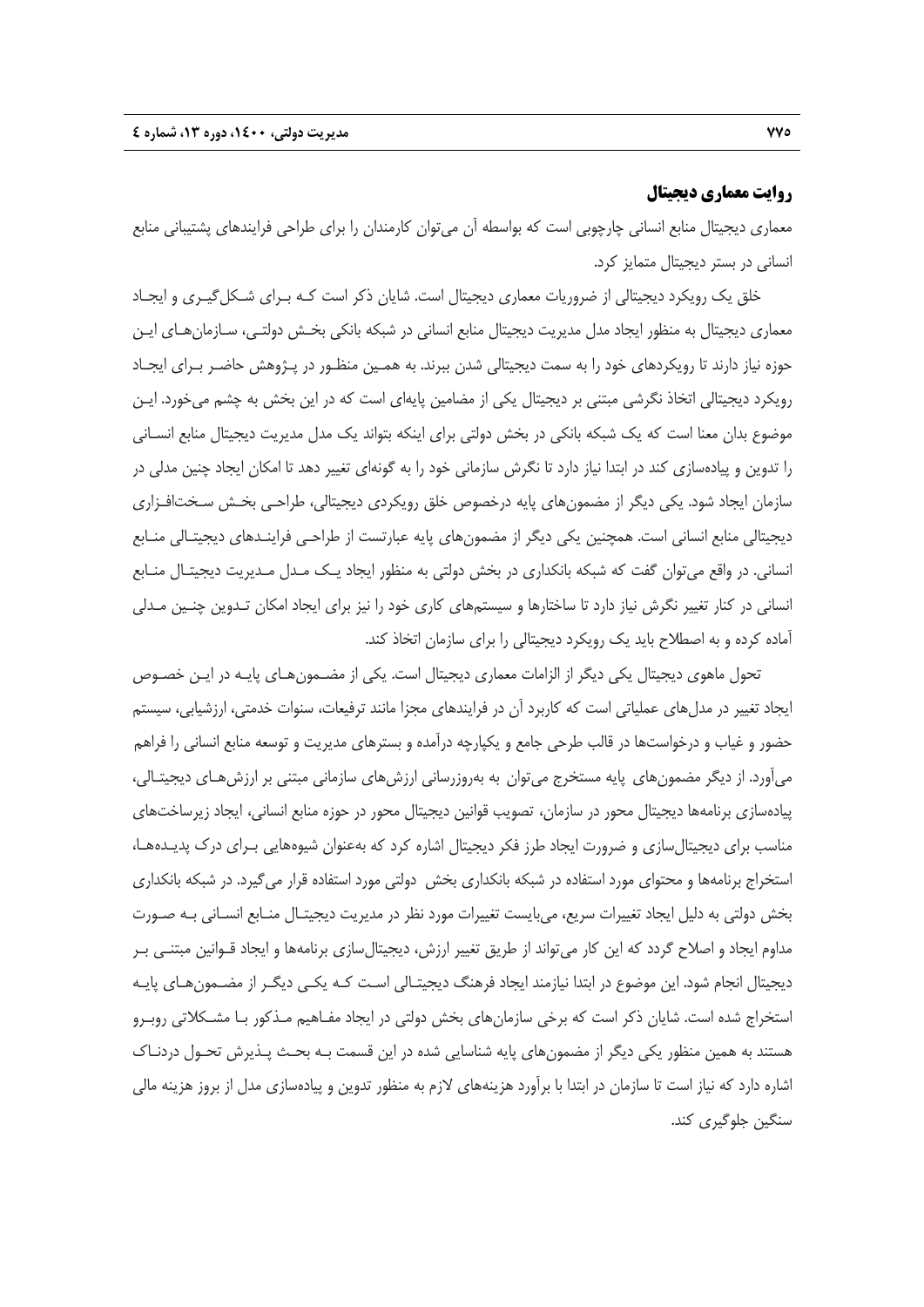همسويي استراتژيك نيز از مواردي است كه نياز است در تدوين معماري ديجيتال ايجاد شود. لزوم شكل گيري يك نگرش استراتژيك، طراحي استراتژيهايي بر پايه ديجيتال و يكپارچگي فناوريهاي ديجيتال از مضمونهاي پايه اصـلي استخراجشده در اين بخش هستند. منظور از اين مضمونها اقدامات هدفمندي است كه راهحلهايي بـراي تـدوين مـدل مورد نظر فراهم ميكند. فرايند تدوين استراتژيهاي برپايه ديجيتال نيازمند تعيين هدف، برنامهريـزي و اجـراي درسـت، ارزيابي و اصلاح آن ميباشد و اين موضوع نيز نيازمند ايجاد يـك نگـرش اسـتراتژيك در سـازمان مربوطـه اسـت. ايـن موضوع نشان ميدهد كه به منظور اجراي درست در ابتدا نياز است تا يك شـيوه هماهنـگسـازي درسـت اتخـاذ شـود. بنابراين يكي ديگر از مضمونهاي پايه مهم درخصوص همسويي استراتژيك، اتخاذ شيوه هماهنگسازي است.

توسعه ديجيتالي نيز از اقدامات اساسي در ايجاد معماري ديجيتـال اسـت. امـروزه توسـعه ديجيتـالي منـابع انسـاني بهعنوان پيشنيازي جهت دستيابي به توسعه اقتصادي ـ اجتماعي و فرهنگي و از اركان رشد و توسعه سازمانها و فصـل جديدي در مديريت نيروهاي انساني ميباشد. در اين راستا و به منظور تدوين مدل مديريت ديجيتال منـابع انسـاني نيـاز است تا در ابتدا كاركردهاي ديجيتال توسط كاركنان شناسايي شـده و آموختـه شـود، همچنـين نيـاز اسـت تـا از كسـب شايستگيهاي مورد نياز در شبكه بانكداري بخش دولتي به منظور استفاده درست از مدل مذكور توسط كاركنان اطمينان حاصل شود. بنابراين مهمترين مضمونهاي پايه موجود در توسعه ديجيتالي يادگيري كاركردهـاي ديجيتـال و همچنـين كسب شايستگيهاي مورد نياز به منظور طراحي و پيادهسازي مدل مديريت ديجيتال منابع انساني است. نكته ديگري كه نياز است تا به آن توجه شود اين است كه براي ايجاد توسعه ديجيتال وجود سرمايهگذاري در توسعه حرفهاي كـه باعـث ميشود بانكهاي بخش دولتي در حوزه مديريت ديجيتال منابع انساني درست عمل كنند و بـه بهبـود روابـط و تسـهيل انجام وظايف سازماني منجر ميشود، نيز امري لازم و ضروري است.

مديريت چالشهاي ديجيتالي منابع انساني نيز بهعنـوان آخـرين لازمـه معمـاري ديجيتـال شناسـايي شـده اسـت. چالشهاي ديجيتالي مجموعهاي از وقايع و شرايط هستند كه پس از شروع مطالعه و در حين انجام پژوهش رخ ميدهند. تشخيص و مديريت شكاف فرهنگي ديجيتالي شدن در سازمان از چالشهـايي هسـتند كـه بـر روي اجـراي زيرسـاخت مديريت ديجيتال منابع انساني در شبكه بانكداري بخش دولتي اثر منفي ميگذارند و ميتوانند بـراي آنهـا مشـكلاتي را ايجاد كنند. «مقابله با بدبيني به كاركنان» و «رفع بي اعتمادي بـه سيسـتم بانـكهـاي دولتـي» از مضـمونهـاي پايـه شناسايي شده درخصوص مديريت چالشهاي ديجيتالي منابع انساني است. همچنين مورد ديگري كه بهعنوان چـالش در طراحي مدل مديريت ديجيتال منابع انساني در شبكه بانكي بخش دولتي شناسايي شده است ظرفيت محدود و ناكـافي و ضرورت توسعه ظرفيت است. در واقع اين چالش به دليل پايين بودن نقدينگي و ساير امكانات مورد نيـاز سـازمانهـا بـه وجود ميآيد و به منظور جلوگيري از آن مديران ميبايست با يـك برنامـهريـزي صـحيح و منطقـي تعـادلي بـين انجـام فعاليتهاي سرمايهاي و ميزان درآمد سازمانها ايجاد كنند تا هم ايدههاي جديد به سازمان تزريق شود و هم هزينههـاي سازمان مديريت شود.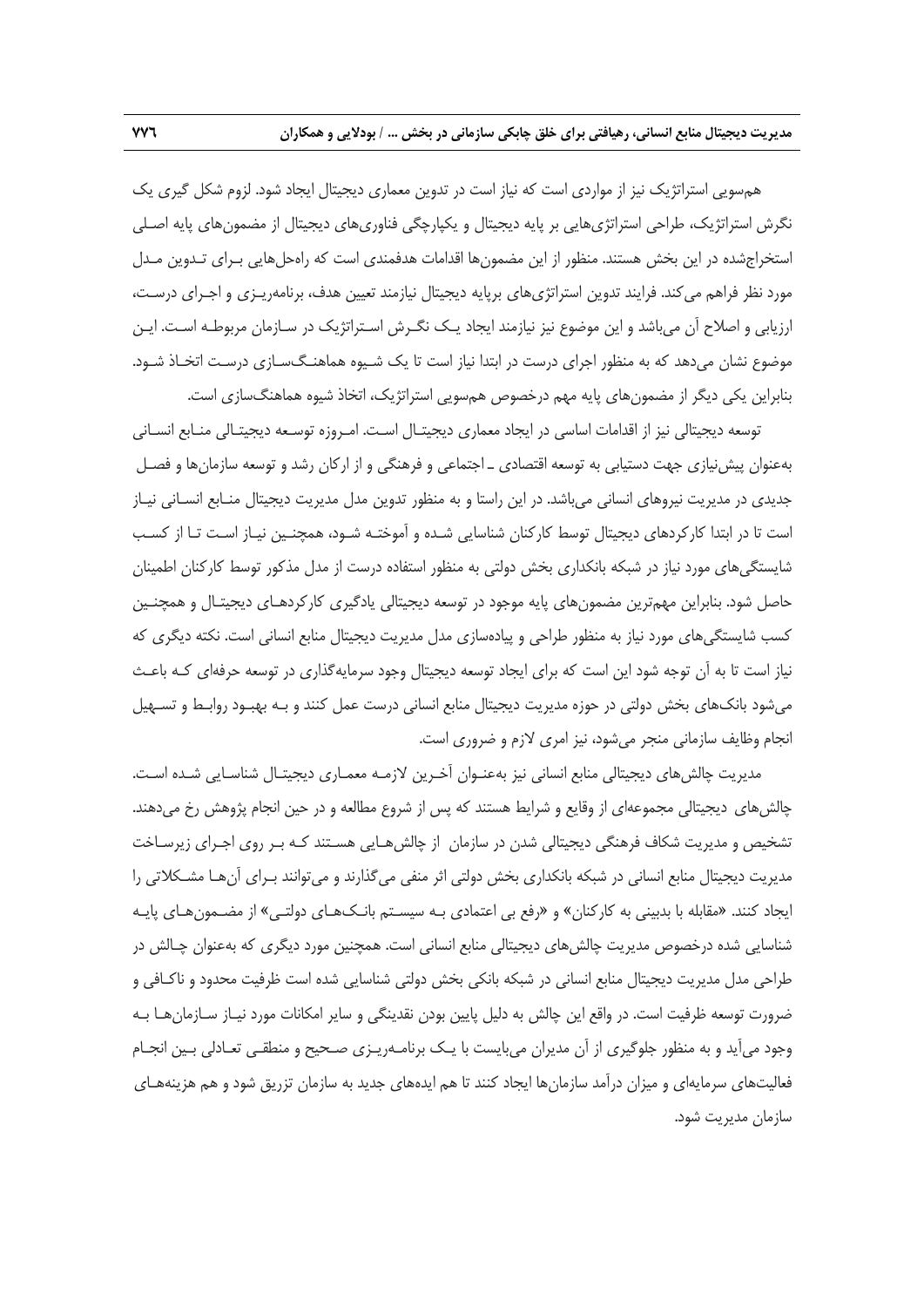### **روايت اكوسيستم ديجيتال**

اكوسيستم ديجيتال منابع انساني به مجموعهاي از افراد كه درخصوص مسائل مربوط به محـيط كـاري خـود و از طريـق بستر ديجيتال با يكديگر در ارتباط بوده و يك سيستم را تشكيل ميدهند، اطلاق ميشـود. ايجـاد اكوسيسـتم ديجيتـال منابع انساني از طريق مواردي همچون ايجاد يك محيط كاري در بستر ديجيتال و همچنين ايجاد يك اكوسيستم جديـد براي بخش منابع انساني صورت ميگيرد.

ايجاد محيط كاري در بستر ديجيتال يكي از الزامات اصلي در اين حوزه است كه مسائل مختلفي را شامل ميشـود. اين مفهوم نتايج حاصل از طراحي مدل مديريت ديجيتال منابع انساني را تحت تأثير قرار ميدهد. برخي از مضمونهـاي پايه استخراج شده در اين بخش شامل ثبت تغييرات در ماهيت شغل، ايجاد شرح وظايف جديد و مشخص كردن نقشهـا و مسئوليتها هستند. اين مضمونها به منزله شرايط مورد نياز در محيط كاري در نظـر گرفتـه شـده و نشـان مـيدهـد طراحي و توسعه زيرساخت طراحي مدل بايد در راستا و همسو با استراتژيهاي سازمان و در بستر شرايط شغلي كاركنـان صورت بگيرد و در چنين شرايطي افراد سازمان ميتوانند با مهارتها و نگرشها و دانش خود به توسعه زيرساخت طراحي مدل مديريت ديجيتال منابع انساني كمك كنند.

باز تعريف اكوسيستم جديد منابع انساني يكي ديگر از الزامات مربوط به اين بخش است. با بروز پديدههايي همچون ظهور اقتصاد گيگ، لزوم توجه به اقتصاد ديجيتالي و ضرورت همراستايي با وب ،4.0 مشخص شـده اسـت كـه در نحـوه انجام فعاليت در بخشهاي مختلف يك سازمان نياز است تا تغييراتي صـورت پـذيرد. بخـش منـابع انسـاني نيـز از ايـن موضوع تبعيت كرده و براي اينكه بتواند مسير جديد خود را طي كند نياز دارد تا برخي مفـاهيم اساسـي را در فراينـدهاي كاري خود ايجاد كند. با بروز پديدههاي مورد بحث و همچنين انطباق شبكه بانكي بخش دولتي با اين پديدهها، ميتـوان گفت كه شبكه بانكداري در بخش دولتي اين امكان را خواهد داشت تا بستر را براي طراحي و اجراي يك مدل مـديريت ديجيتال منابع انساني ايجاد كرده و همچنين خواهد توانست از نتايج حاصل از آن استفاده كند.

تشكيل خزانه استعداد نيز در ايجاد اكوسيستم ديجيتال نقشي اساسي دارد. با توجه به اينكـه سـازمانهـا امـروزه در عصر كمبود استعداد هستند بهكارگيري نيروي كار مستعد ميتواند آنها را دربسياري از امـور يـاري كنـد. تشـكيل يـك پايگاه داده به منظور كشف نيروي كار مستعد و تسهيل دسترسي به نيروي كار مستعد از مضمونهاي پايه شناسايي شده در اين بخش هستند. با وجود خزانه استعداد سازمان مربوطه ميتواند به راحتي به نيروي كار مستعد دسترسي داشته باشد و آنها را كشف كند. وجود نيروي كار مستعد ميتواند نتايج بسياري را براي سازمان به ارمغـان بيـاورد. تقويـت رانـدمان سازمان با صرفهجويي در وقت و هزينه از مهمترين مزاياي اين موضوع هستند كه بهعنوان يكي ديگـر از مضـمونهـاي پايه در پژوهش حاضر شناسايي شدند. درخصوص نيروي كار مستعد نياز است تا اقداماتي در سازمان صـورت بگيـرد، بـه همين منظور يكي ديگر از مفاهيم مورد بحث در اين زمينه نيز به ايجاد انگيزش در داوطلبان مستعد بـراي جـذب آنهـا اختصاص دارد.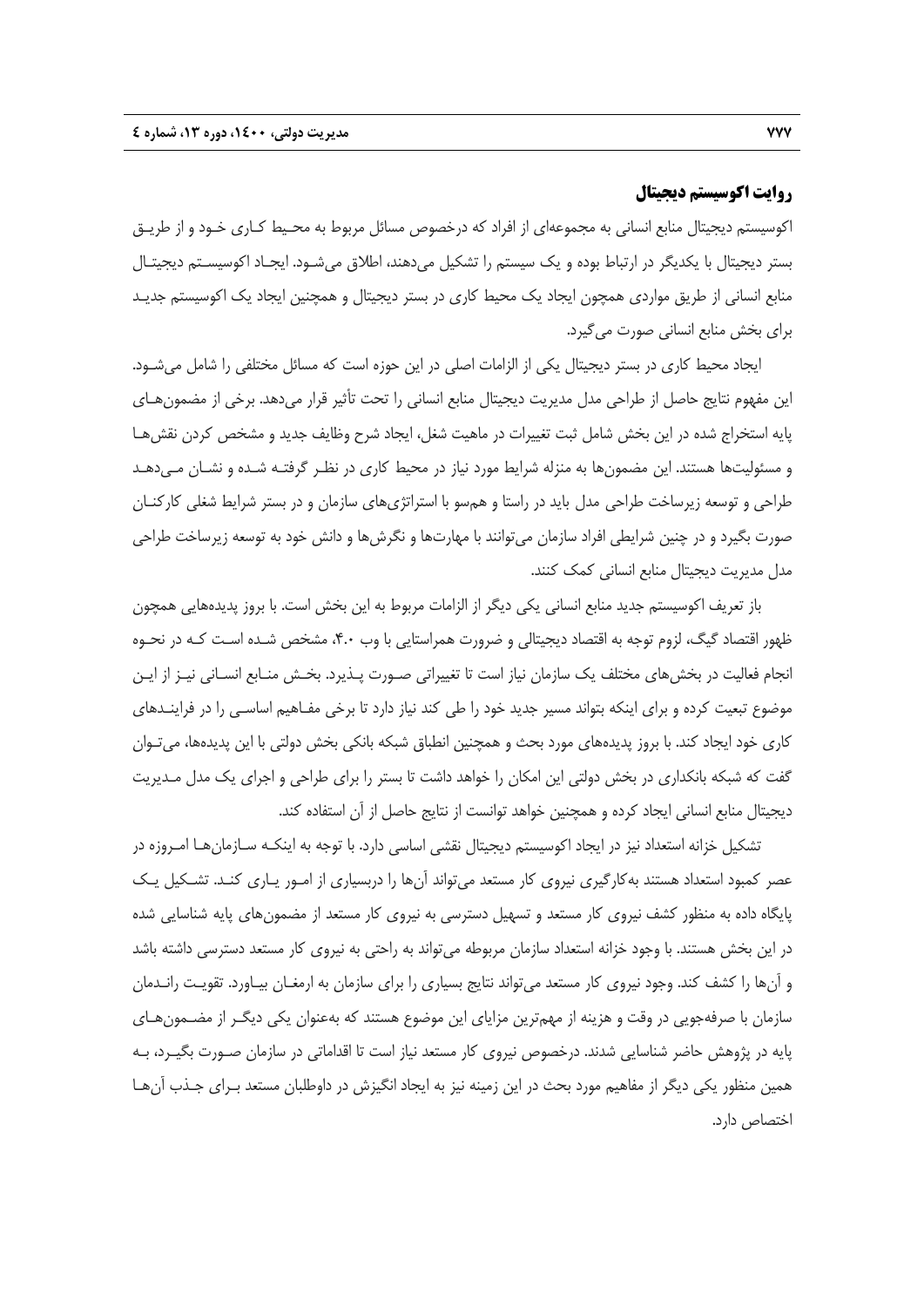### **روايت پيشرانههاي مديريت ديجيتال منابع انساني**

مسئله بسيار مهم و اساسي قبل از طراحي مدل مديريت ديجيتال منابع انساني براي شبكه بانكي بخش دولتي شناسـايي پيشرانههاي اين مدل بود. پيشرانههاي مدل مديريت ديجيتال منابع انساني به سازمانهاي مربوطه كمك خواهد كرد تـا موارد مورد نياز طراحي مدل را قبل از انجام هرگونه اقدامي شناسايي كنند.

اقدامات متناسب با بلوغ ديجيتالي سازمان از موارد بسيار مهمي است كه بهعنوان يكي از پيشرانههاي مدل مديريت ديجيتال منابع انساني به شمار ميرود. بانكهاي بخش دولتي قبل از اقدام براي طراحي مدل مـديريت ديجيتـال منـابع انساني نياز دارند تا سازمان خود را به يك بلوغ ديجيتالي برسانند. اين كار ميتواند با استفاده از تغييـرات در بخـشهـاي مختلف صورت بگيرد. بلوغ ديجيتال يعني اينكه بانكهاي بخش دولتي بتوانند شرايطي را در سازمان بوجود بياورنـد كـه اين امكان فراهم شود تا بتوانند از يك مدل مديريت ديجيتال منابع انساني بهرهمند شوند. بهكارگيري تكنولوژي در اجـرا و تكامل وظايف يكي از مضمونهاي پايه اين بخش است. شبكه بانكي در بخش دولتي نياز دارد تا بتوانـد تكنولـوژي را بهعنوان يك ابزار در اجراي وظايف خود بهكار بگيرد. اين موضوع باعث خواهد شد تا امكان ايجـاد يـك مـدل مـديريت ديجيتال منابع انساني براي شبكه بانكي در بخش دولتي آسانتر شود. مورد بعدي كه نياز به توجه دارد مضـمون پايـهاي تحت عنوان لزوم سازگاري با نيازها و جلب توجه مخاطبان است، بدين معني كه مدل مورد نظر بايد با توجه به نيازهـاي شبكه بانكي در بخش دولتي و همچنين خواستههاي مشتريان آن طراحي و تدوين شود. براي اينكار در ابتدا نياز است تـا سازمان مربوطه به منظور تدوين اهداف بلندمدت و كوتاهمدت در بستر ديجيتال اقداماتي را انجام دهد و تـلاش كنـد تـا براي كسب مزيت رقابتي تغييراتي را در سيستم فعلي خود ايجاد كند. براي همين يكي ديگر از مضمونهـاي پايـه بـراي شبكه بانكي بخش دولتي به منظور انجام اقدامات متناسب با بلوغ ديجيتالي سازمان، لزوم ايجاد تغييـر در سـازمان بـراي كسب مزيت رقابتي است.

ارتقاي چابكي سازمان يكي ديگر از پيشرانههاي مديريت ديجيتال منابع انسـاني اسـت. سيسـتم بانكـداري بخـش دولتي براي اينكه اين امكان را داشته باشد تا يك مدل مديريت ديجيتال منابع انساني را طراحي و پيـادهسـازي كنـد، در ابتدا نياز دارد تا سازمان خود را به سمت و سوي چابكي هدايت كند. با توجه به اين موضوع كه چابكي سازماني در بخش دولتي نسبت به ساير بخشها از سرعت كمتري برخوردار است، توجه به اين موضوع بايـد در دسـتور كـار سـازمان قـرار بگيرد. چابكي سازماني بر موارد مختلفي از جملـه: افـزايش رضـايت اربـاب رجـوع و افـزايش بهـرهوري سـازماني تـأثير ميگذارد، لذا مفاهيم مذكور بهعنوان مضمونهاي پايه در پژوهش حاضر شناسايي شده است. همچنين به منظـور ايجـاد يك سازمان چابك، شبكه بانكي بخش دولتي نياز دارد تا مواردي ماننـد اسـتفاده از تكنولـوژي بـهعنـوان ابـزاري بـراي يكپارچهسازي فرايندهاي سازماني و همچنين استفاده از آن بهعنوان ابزاري براي ارتباط با مشتريان و طراحي خـدمات را در دستور كار خود قرار دهد. اين كارها باعث خواهد شد تا سازمان مربوطه بتواند يك مدل مديريت ديجيتال منابع انساني را طراحي و پيادهسازي كند.

لزوم ايجاد نقشهاي جديد منابع انساني در تحول ديجيتال نيز بهعنوان آخرين پيشرانه در اين بخش شناسايي شده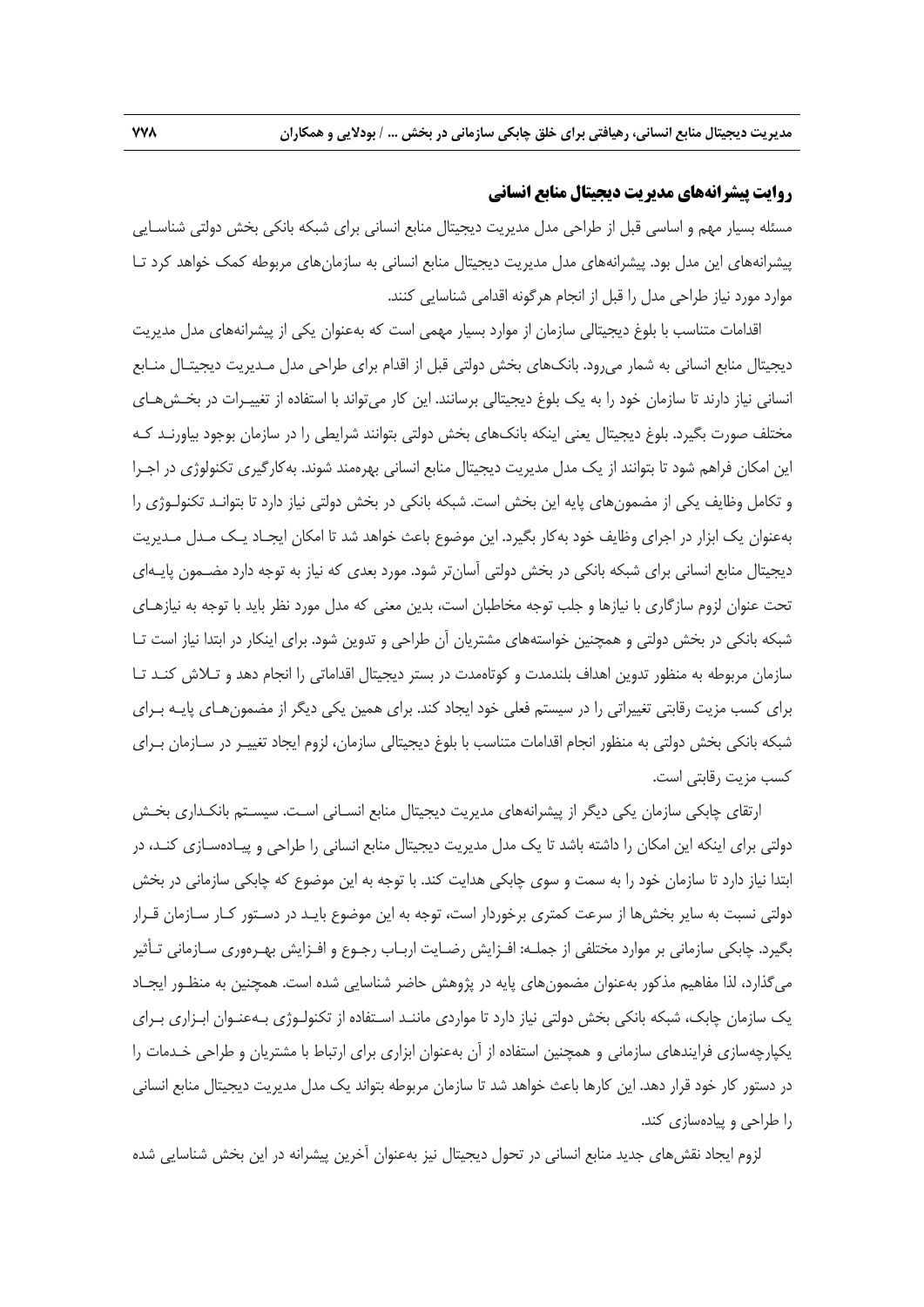است. با توجه به تغييرات مورد نياز در بخش منابع انساني به منظور پيادهسازي مدل مديريت ديجيتـال منـابع انسـاني در شبكه بانكداري بخش دولتي مشخص شده است كه الزامـاتي درخصـوص تغييـرات در ايـن بخـش وجـود دارد، يكـي از مواردي كه در بخش منابع انساني نيازمند تغيير است، نقشهاي منابع انساني ميباشد. با توجه به تغييرات ايجاد شـده در ماهيت سازمان، طبيعي است كـه بخـش منـابع انسـاني نيـز دسـتخوش تغييراتـي شـود. نقـشهـاي منـابع انسـاني در ديجيتاليسازي سازمان بسيار اساسي و حياتي هستند. مضمونهـاي پايـه اسـتخراج شـده در ايـن بخـش عبـارتانـد از: پشتيباني منابع انساني از فرايند ديجيتاليسازي، در نظر گرفتن منابع انساني بهعنوان پيشرانه سـازمان و در نظـر گـرفتن منابع انساني بهعنوان يك عامل تغيير. با توجه به موارد مطرح شده ميتوان اينگونه اظهار نظر كرد كه به منظور طراحـي و ارائه يك مدل مديريت ديجيتال منابع انساني نياز است تا واحد منابع انساني نقش خود را بـهروزرسـاني كـرده و مـوارد مطرح شده را در دستور كار خود قرار دهد، چراكه اين موضوع باعث خواهد شد تا پيادهسازي مدل مذكور با راحتي هرچـه بيشتر در سازمان مربوطه صورت بگيرد.

### **روايت پيامدهاي مديريت ديجيتال منابع انساني**

طراحي و پيادهسازي مدل مديريت ديجيتال منابع انساني در شبكه بانكي بخش دولتي پيامدهاي زيادي را به همـراه دارد و اين موضوع بهعنوان يكي از مضمونهاي فراگير پژوهش حاضر در نظر گرفته شده است.

بهبود تعادل بين كار و زندگي يكي از پيامدهاي طراحي و پيادهسازي مدل مديريت ديجيتال منابع انساني در شـبكه بانكي بخش دولتي است. در ابتدا شايان ذكر است كه به منظور ايجاد تعادل بين كار و زندگي نياز است تا فرهنگ تعادل در كار و زندگي شخصي در سازمان مربوطه ايجاد شود. با ايجاد فرهنگ تعادل در كار و زندگي شخصي سـازمان خواهـد توانست تا به صورت مؤثرتري خدمات مورد نياز را ارائه كرده و با بهرهوري بيشتري بـه كـار خـود ادامـه دهـد. از ديگـر مضمونهاي پايه شناسايي شده ميتوان به نياز به انعطافپذيري در فرايندهاي كاري و ايجاد محيط كار انعطافپـذيرتر و پايدارتر اشاره كرد. مدل مديريت ديجيتال منابع انساني به سازمانهاي مربوطه اين امكان را خواهد داد تا با استفاده از آن شرايط كاري و محيطي را به گونهاي ايجاد كنند تا كاركنان اين امكان را داشته باشند تا به صورت منعطف بـه كـار خـود بپردازند و در نتيجه تعادل بين كار و زندگي شخصي را برقرار كنند.

ارتقاي رقابتپذيري مبتني بر توان ديجيتالي سازمان يكي ديگر از پيامدهاي مديريت ديجيتال منابع انسـاني اسـت. برخي از مضمونهاي پايه شناسايي شده مانند ارائه خدمات عمومي مبتني بر ديجيتال به ايـن موضـوع اشـاره دارنـد كـه شبكه بانكي بخش دولتي با كمك فناوريهاي موجود به منظور ارائـه خـدمات خـود در بسـتر آن كـه در اثـر طراحـي و پيادهسازي يك مدل مديريت ديجيتال منابع انساني به وجود ميآيد، ميتواند شرايط خود را به گونهاي تغيير دهد كـه در بازار رقابتي امروز خود را از ساير رقبا متمايز كند. براي انجام ايـن كـار در ابتـدا نيـاز اسـت تـا بـه ايجـاد ابـزار سـنجش مهارتهاي ديجيتال كاركنان توجه شود. اين موضوع نشان ميدهد كه شبكه بانكي بخش دولتي براي حفظ رقابـت نيـاز دارد تا زيرساختهاي خود را به منظور افزايش توانايي كاركنان خود براي ايجاد مدل مديريت ديجيتال منابع انساني ايجاد كند. همچنين ايجاد معيار اندازهگيري انواع فعاليتهاي آنلاين انجام شده توسط شهروندان نيز به سـازمانهـاي مربوطـه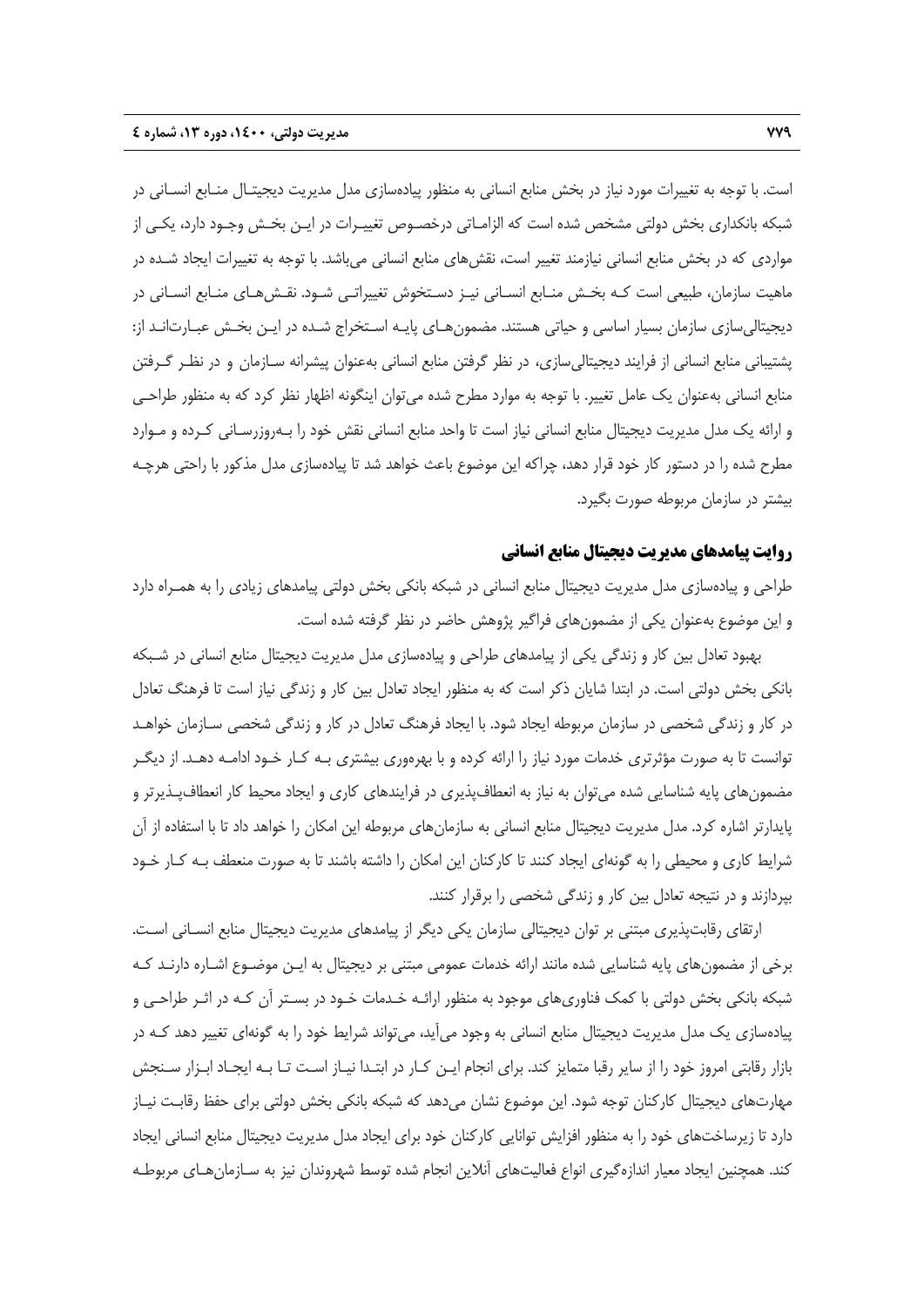كمك خواهد كرد تا مدل خود را مورد ارزيابي قرار داده و بتوانند ايرادهاي آن را در صورت وجود برطرف كرده و همچنين آن را بهروزرساني كنند.

خلق برند ديجيتالي كارفرما نيز يكي ديگر از پيامدهاي مديريت ديجيتال منابع انساني است. طراحي و پيـادهسـازي مدل مديريت ديجيتال منابع انساني در شبكه بانكي بخش دولتي باعث ميشود تا برند كارفرما تقويت شود. بـا شناسـايي مواردي همچون ساخت برند كارفرما مبتني بر تفكر ديجيتال و به اشتراكگذاري محتـواي ديجيتـال مشـخص شـد كـه كاركنان تمايل بيشتري براي كار در سازمانهاي داراي اين موارد هستند. اين موضوع باعث ميشود تا سـازمان مربوطـه امكان جذب و بهكارگيري افراد داراي استعداد بيشتر را پيدا كنـد. يكـي ديگـر از مضـمونهـاي پايـه ايـن بخـش ارزش پيشنهادي به كاركنان است كه با توجه به اين نكته كه مدل مديريت ديجيتال منابع انساني باعث ميشود تا امور مربـوط به سازمان به نحو آسانتر و بهتري انجام بگيرد، مشخص شده است كه با كمك اين مدل سازمان مـيتوانـد ارزشهـاي متفاوتتري نسبت به گذشته را به كاركنان خود پيشنهاد دهد. اين موضوع در نهايت منجر به اين خواهد شد تـا مـديران شبكه بانكي بخش دولتي به تعامل بيشتر با كاركنان در امور سازمان توجه بيشتري كنند و ايـن كـار باعـث مـيشـود تـا سازمان بتواند امور خود را به شكل بهتري مديريت كند.

طراحي مدل مديريت ديجيتال منابع انساني براي شبكه بانكي بخش دولتي منجر به پيامدهاي ديگري نيـز خواهـد شد كه يكي از آنها تقويت التزام براي كاركنان در محيط كار ديجيتال است. تقويت التزام كاركنـان منجـر بـه مـواردي خواهد شد كه در ادامه درباره آن بحث خواهد شد. ماندگاري كاركنان مبتني بـر التـزام ديجيتـال كـه بـهعنـوان يكـي از مضمونهاي پايه پژوهش حاضر شناسايي شده است، يكي از مواردي است كه در اثر ايجـاد تقويـت كاركنـان بـه وجـود خواهد آمد. كاركنان با كمك يك مدل مـديريت ديجيتـال منـابع انسـاني امكـان ايـن را خواهنـد داشـت تـا وظـايف و مسئوليتهاي خود را به نحو احسن و با كيفيت بالاتري انجام دهند و اين موضوع ميتواند ماندگاري آنها را تحت تـأثير قرار دهد. اين موضوع همچنين باعث خواهد شد تا استرس كاري آنها كاهش يابد. بنابراين يكي ديگر از مضـمونهـاي پايه موجود در اين بخش كاهش استرس كاري كاركنان ميباشد. در نهايت نيز تمامي موارد ذكر شده منجر بـه افـزايش رضايت شغلي كاركنان خواهد شد.

### **نتيجهگيري و پيشنهادها**

با توجه به تأثير عصر ديجيتال و مفاهيمي همچون وب ،4.0 ظهور اقتصاد گيگ، چابكي سازماني، بلوغ ديجيتال، فرهنگ ديجيتال و مواردي از اين دست، مشخص شد كه مسئله اصلي درخصوص موضوع مورد مطالعـه نبـود مـدلهاي منسـجم مديريت ديجيتال منابع انساني در شبكه بانكداري بخش دولتي است. به همين منظور پژوهش حاضر با هدف ارائـه مـدل مديريت ديجيتال منابع انساني در شبكه بانكداري در بخش دولتي و با اميد به اينكه سـازمانهـاي مـورد نظـر در عصـر حاضر كه نياز به چابكي بيشتري دارند، با توجه به ميزان بلوغ و همچنين مرحلهاي از سفر ديجيتال كه در آن قرار دارنـد، بتوانند از مدل مورد نظر در سازمان خود استفاده كنند، طراحي شده است. در ابتدا مبـاني نظـري مـرتبط بـا حـوزه مـورد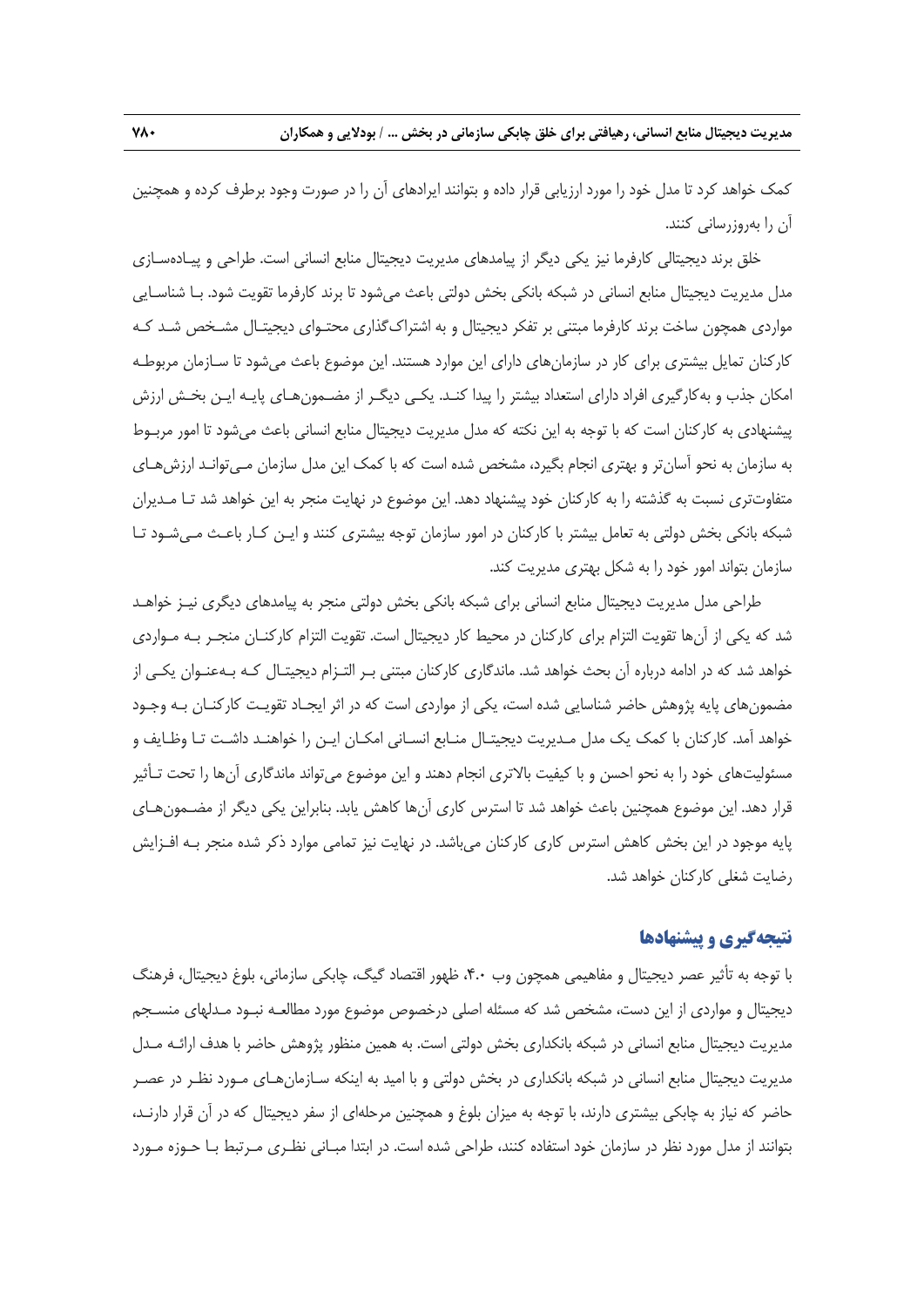تحقيق مطالعه و بررسي شد تا تحقيقات انجام شده در اين خصوص شناسايي شوند. در ادامه در اين پژوهش با توجـه بـه مسئله مورد نظر و همچنين مباني نظري موجود تصميم بر اين شد كه مؤلفههاي مديريت ديجيتال منابع انساني در شبكه بانكداري بخش دولتي شناسايي و استخراج شوند. بدين ترتيب با استفاده از تحليل مصـاحبه نيمـهسـاختاريافته بـه روش كدگذاري 3 مرحلهاي كه توسط استرلينگ (2001) ارائه شده است، 4 مضمون فراگير، 15 مضمون سـازماندهنـده و 58 مضمون پايه نمايان شد.

سازمانهاي بخش دولتي ميتوانند براي طراحي مدل مديريت ديجيتال منابع انساني خود از اين مدل بهره بگيرنـد، از مزاياي اين مدل ميتوان به معماري ديجيتال، اكوسيستم ديجيتال، پيشرانههـا و پيامـدهاي مـديريت ديجيتـال منـابع انساني اشاره كرد. سازمانهاي مشابه ممكن است پيشرانههاي فعلي شناسايي شده را عينا در مدل خود اسـتخراج نكننـد اما نكته حائز اهميت اين است كه تعدادي از پيشرانههاي موجود در مدل پژوهش حاضـر عينـا مـيتوانـد مـورد اسـتفاده سازمانها قرار بگيرد. پيشرانههايي همچون ارتقاي چابكي سازماني، كه با تحقيق انجام شده توسط ريبيرو و دومينگـوس (2018) همخواني داشت ميتواند در دستور كار سازمانهاي بخش دولتي قرار بگيرد. همچنين به منظور اجراي معمـاري ديجيتال سازمانهاي ديگر ميتوانند از مفاهيم موجود در مدل پژوهش حاضر استفاده كنند اما بايد در نظر داشـته باشـند كه نياز است تا برخي از موارد را متناسب با سازمان خود طراحي و اجرا كنند چرا كه سازمانهاي مختلف با توجه بـه نـوع فعاليت، نياز به اقدامات مختلفي درخصوص طراحي معماري ديجيتال براي سازمان خود دارند. مفاهيمي همچون مديريت چالشهاي ديجيتاليسازي ميتواند به سازمانها كمك كند تا مدل خود را راحتتر طراحي كنند. شـايان ذكـر اسـت كـه مفهوم مذكور با نتايج حاصل از تحقيق ميتروفانووا` (٢٠١٩) همخواني داشت.

همچنين يكي ديگر از نكاتي كه سازمانها بايد به آن توجه كنند اين است كه مدل موجود در پـژوهش حاضـر بـا توجه به مراحل تحول ديجيتال مربوط به مرحله انقلاب ديجيتال ميباشد و اين موضوع نشان ميدهد كه سازمانها براي اينكه بخواهند از اين مدل استفاده كنند بايد در همين مرحله قرار داشته باشند و سازمانهايي كه در مرحله بقا يا پايداري ديجيتال قرار دارند ممكن است براي استفاده از مدل پژوهش حاضر با مشكلاتي روبرو شوند. اين قسـمت از پـژوهش بـا مطالعه انجام شده توسط سوميزانتو سن (2020) همخواني داشت. نكته ديگري كه درخصوص مدل حاضر مهم است اين است كه با توجه به يافتههاي پژوهش حاضر مشخص شد كه ميزان بلوغ ديجيتال ميتواند كيفيت مدل نهـايي را تحـت تأثير قرار دهد و اين موضوع نيازمند توجه توسط سازمانها است. فرهنگ ديجيتال نيز بهعنوان يكـي از عوامـل مهـم در طراحي مدل مديريت ديجيتال منابع انساني در پژوهش حاضر شناسايي شد كه بيانگر اين موضوع است كه سازمانها نياز دارند تا در ابتدا فرهنگ ديجيتالي شدن را ايجاد كنند. اين موضوع نشان ميدهد كه خريـد سـختافزارهـايي بـه منظـور طراحي فرايندهاي ديجيتالي به تنهايي به موفقيت طراحي و پيادهسازي يك مدل مديريت ديجيتال منابع انسـاني كمـك نخواهد كرد و قبل از آن سازمان نياز دارد تا فرهنگي متناسب با ديجيتـالسـازي در سـازمان ايجـاد كنـد. ايـن بخـشاز پژوهش نيز با يافتههاي حاصل از پژوهش يانگ و اسمالوود (2016) همسو بود. يافتـههـاي پـژوهش حاضـر همچنـين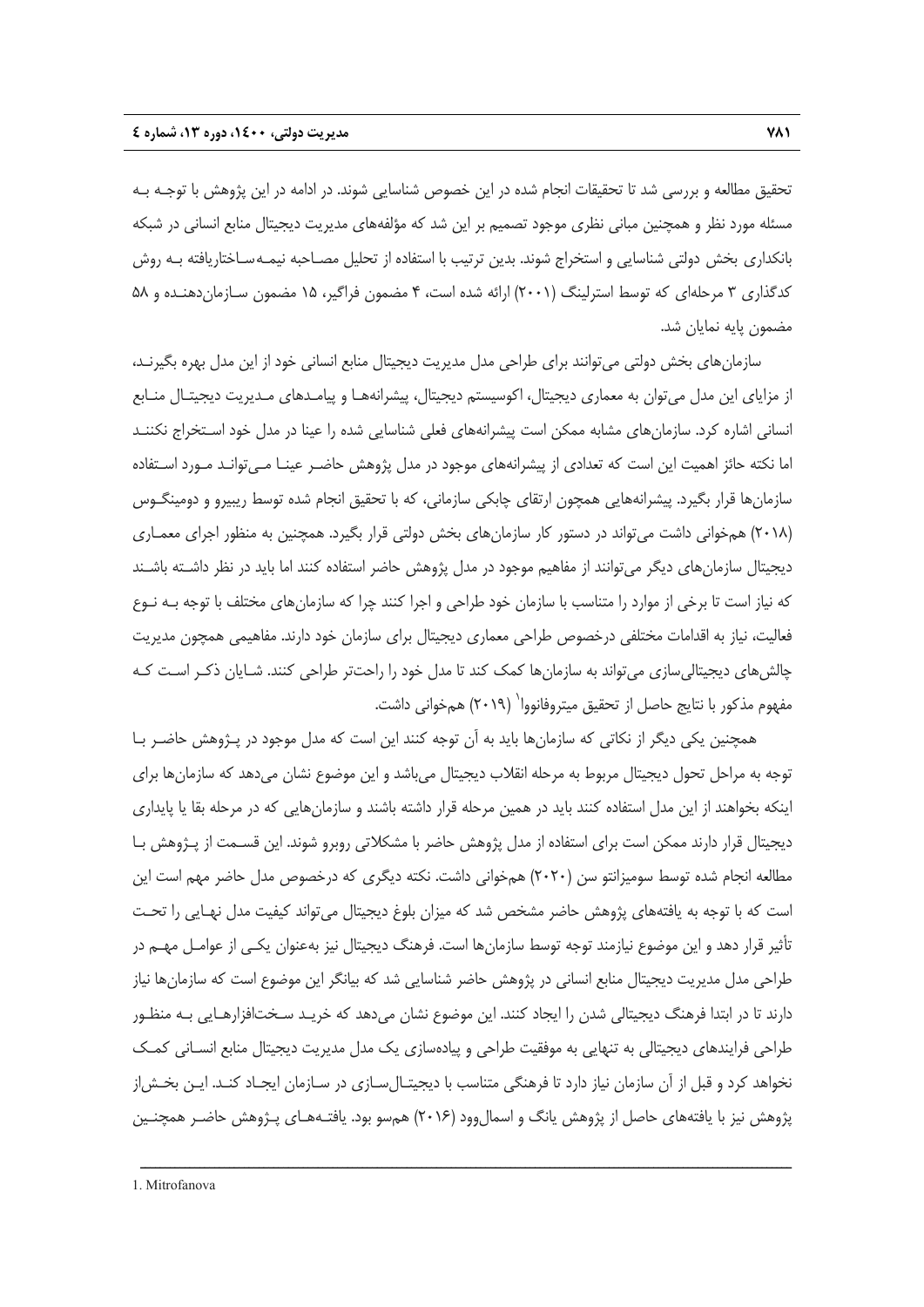نشان داد كه ويژگيهاي ديجيتالسازي در عصر چابكي ميتواند متفاوت باشد؛ زيـرا هـر سـازمان فرهنـگ، اسـتراتژي و اهداف خاص خود را دارد. مديران بخش دولتي بسياري از موارد مشترك را دنبال ميكنند اصـول و روشهـاي مشـابه را اتخاذ ميكنند. سيستمهاي جديد متخصصان منابع انساني را قادر ساخته تا خدمات بهتري بـراي ذينفعـان سـازمان خـود فراهم كنند، مديريت ديجيتال منابع انساني بهترين مصداق اين نوع از سيستمهاست، كـه كـاربرد آن بـه يـك ضـرورت تبديل شده است. البته اين سيستم در ايران با مسائلي روبروست؛ از طرفي تبيين مناسبي از مفهوم نشده اسـت، از طرفـي به علت بيتوجهي به عوامل مؤثر بر استقرار آن با مشكلاتي مواجه شده است. به همين منظور نياز بود تا مـدلي طراحـي شود تا بتواند نيازهاي شبكه بانكي بخش دولتي را برطرف كند. شايان ذكر است كه مدل شماتيك نهايي مضامين فراگير و سازماندهنده شناسايي شده در پژوهش حاضر نيز در شكل زير نشان داده شده است.



### **شكل .2 مدل شماتيك مضامين فراگير و سازماندهنده پژوهش**

از محدوديتهاي تحقيق حاضر مي توان به اين نكته اشاره كرد كه تعميمپذيري تئوريك با احتياط صورت مي گيـرد و در اين خصوص به محققان علاقهمند در اين حوزه پيشنهاد مي شود در خصوص نحوه سـنجش و انـدازهگيـري مقولـه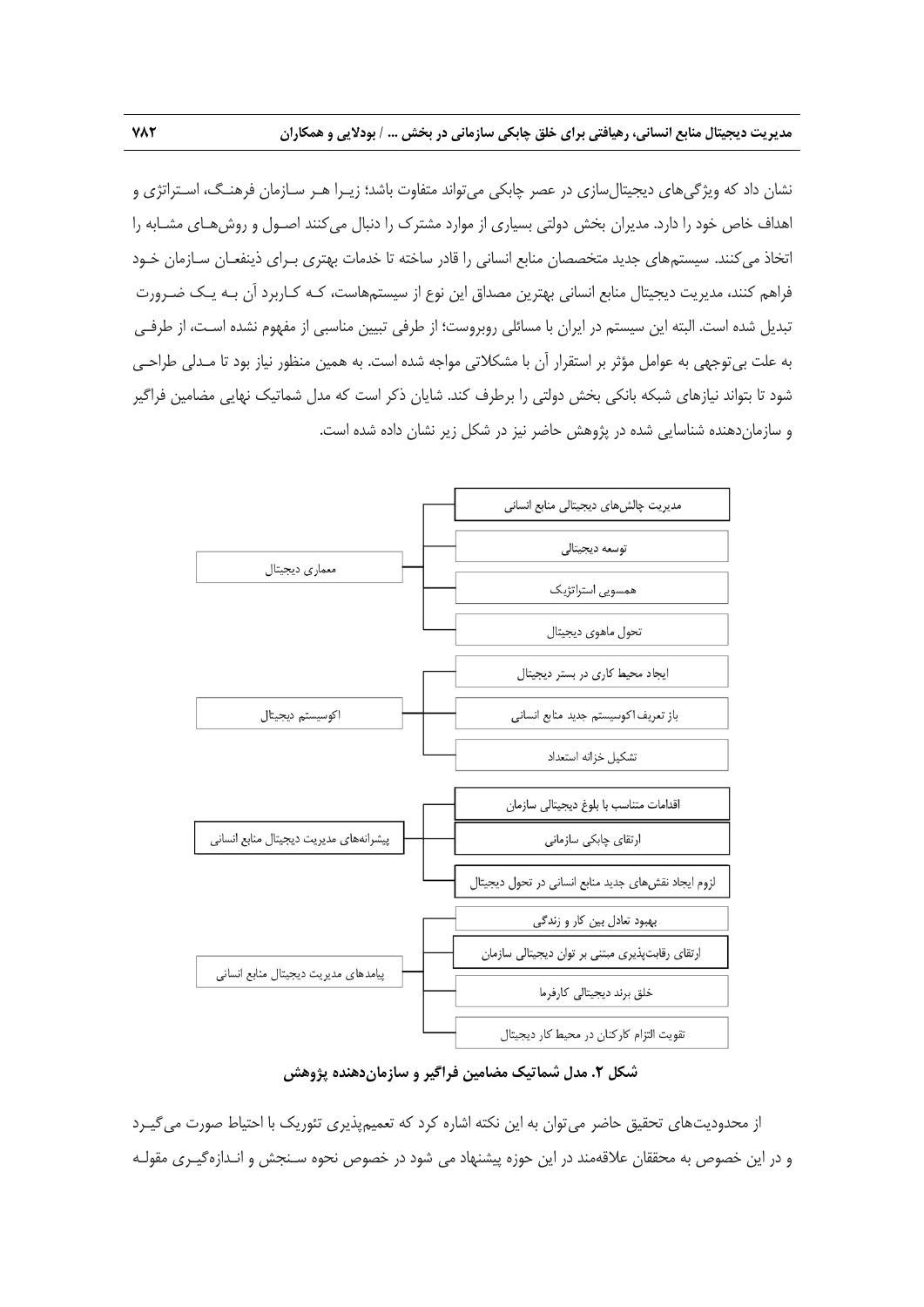مديريت ديجيتال منابع انساني، چگونگي مشروعيتيابي و تقويت مديريت ديجيتال منابع انساني كه از دغدغههاي اصلي در شبكه بانكداري در بخش دولتي است، تحقيقاتي انجام شود. با توجه به نقش و مسئوليتهايي كه بانـكهـاي بخـش دولتي در جامعه دارند انتظار ميرود كه چارچوب حمايتي لازم براي ارائه اثربخشي گروهي بهتـر تشـكيل گيـرد. تحقيـق حاضر نشان داد كه مديريت ديجيتال منابع انساني از نظـر سـاختاري و كـاركردي هنـوز در مراحـل ابتـدائي قـرار دارد و سازمانهاي مربوطه نيز هنوز در مراحل اوليه سفر ديجيتال خود هسـتند. در همـين راسـتا مجموعـهاي از پيشـنهادها در راستاي مديريت ديجيتال منابع انساني در شبكه بانكداري بخش دولتي ارائه ميگـردد: باتوجـه بـه يافتـههـاي پـژوهش پيشنهاد ميشود كه بانكها و موسسات مالي و اعتباري با رويكردي همسو با راهبرد سـازمان و مـديريت منـابع انسـاني زمينه را براي اجراي هرچه بهتر مديريت ديجيتال منابع انساني ايجاد كنند. مديران اين سازمان ميتوانند با برنامهريزي و اجراي منسجم در تقويت عوامل شناسايي شده تحقيق حاضر كه در راستاي پيادهسازي راهبرد مـديريت ديجيتـال منـابع انساني تأثيرگذارند، كوشا باشند. مديريت ديجيتال منابع انساني در يك محيط ايستا فعاليت نميكند و بايستي به صـورت پويا و يا سازماندهي شده شكل داده شود. بانكها و موسسات مالي و اعتباري وظيفه دارند كه از فضاي يادگيري ديجيتال و مجازي حمايت لازم را نمايند تا سازمان به سمت و سوي ديجيتالي شدن بخش منابع انساني حركت نمايد. يكي ديگـر از مسايل مرتبط، دريافتها و ذهنيتهاي مديران از عوامل محيطي و پيراموني است و انتقال اين يافتهها به ساير عوامـل سازماني نقش مهمي در ايجاد هماهنگي دارد. از اينرو، انجام بررسيهاي مختلف در جهـت چگـونگي تشـويق مـديران ارشد سازمانها براي انتقال ذهنيتهاي خود در خصوص اسـتراتژي سـازمان، فرهنـگ سـازماني و ... بـه سـاير سـطوح سازماني با هدف ايجاد همگرايي و كاهش موانع در مسير ارتقاي كارايي و بهرهوري پيشنهاد ميشود.

اين پژوهش ميتواند چالشها و سؤالات جديدي را در ذهن محققان ايجاد كرده و مسيرهاي جديدي را بـه منظـور تلاش براي پژوهشهاي بيشتر در اين زمينه پيش روي آنها قرار دهد. مديريت ديجيتال منابع انساني در بخـش دولتـي نيازمند مطالعه بيشتري است. اميد است كه پژوهش حاضر توانسته باشد اين حوزه جديد را تا حدي موشكافي كند و براي انجام تحقيقات آينده نيز با توجه به اينكه اين مفاهيم جديد هستند پيشنهاد ميشود تا محققان با تلاش بيشتر براي درك بهتر مفاهيمي همچون بلوغ ديجيتالي، معماري ديجيتال، بستر ديجيتال و مواردي از اين دست تحقيقاتي را انجام دهند.

#### **References**

- Ageev A.I., Averyanov, M., Evtushenko, S.N., & Kochetova, E.Yu. (2017). Digital society: architecture, principles, vision. Economic Strategies, 1, 114 - 125.
- Amladi, P (2017) HR's guide to the digital transformation: ten digital economy use cases for transforming human resources in manufacturing. *Strategic HR Review* 16(2): 66–70.
- Attride-Stirling, J. (2001). Thematic networks: An analytic tool for qualitative research. *Qualitative Research*, 1(3), 385-405. https://doi.org/10.1177/146879410100100307
- Biankina, A.O. (2017). Digital technologies and their role in the modern economy. *Economy and Society: Modern Models of Development*, 16, 15-25.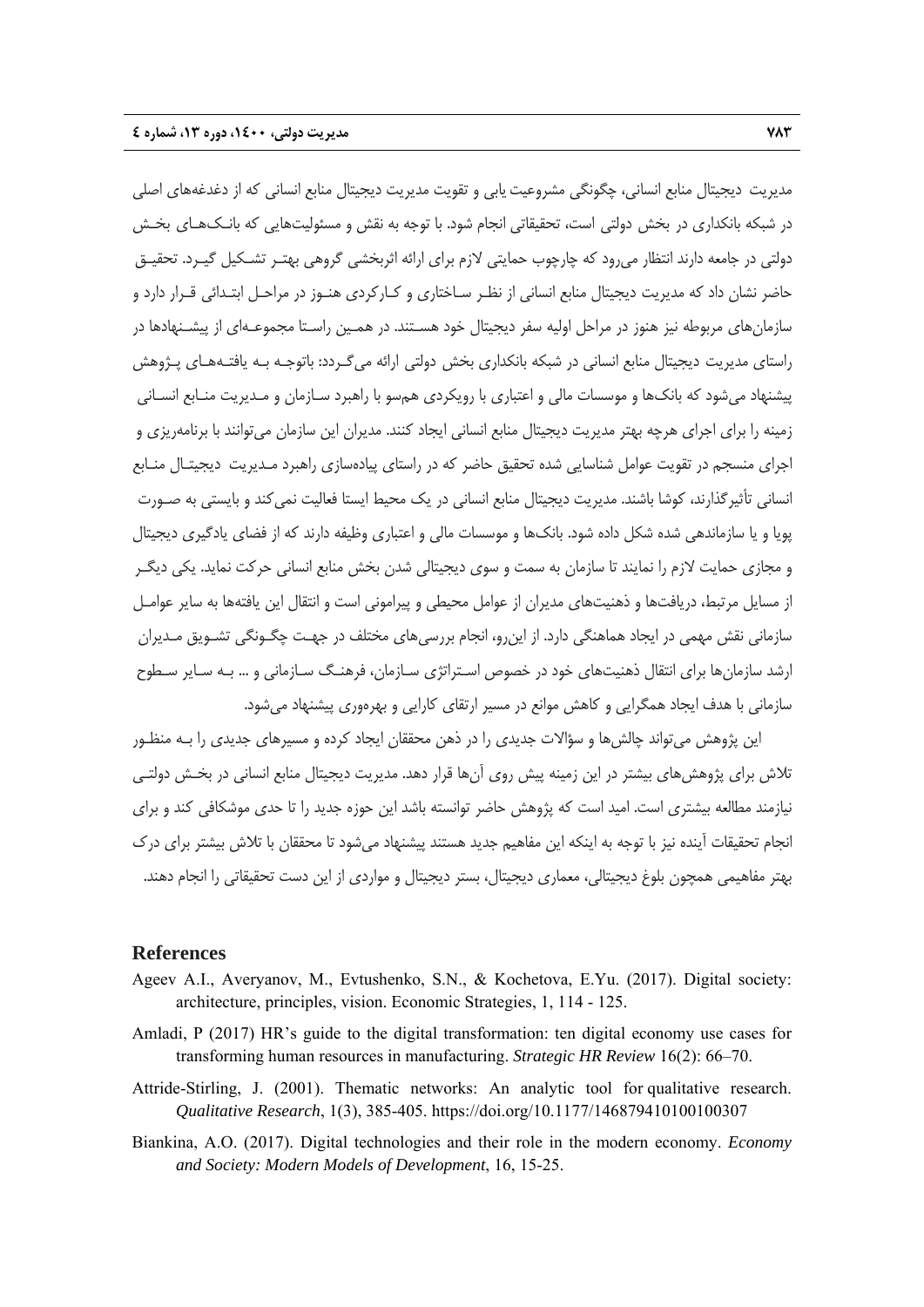- Boudlaie, H., Behrouz Keshavarz Nik, & Mohammadhosein Kenarroodi. (2020). Identification and ranking of compensation strategies for oil distribution companies. *Technium Social Sciences Journal*, 3(1), 112–140.
- Boudlaie, H., kenarroodi, M. (2020). a Qualitative study of Gamification based recruitment process in start ups. *Management Studies in Development and Evolution*, 29(96), 121- 148. (in perian)
- Boudlaie, H., Mahdiraji, H.A., Shamsi, S., Jafari-Sadeghi, V., & Garcia-Perez, A. (2020). Designing a human resource scorecard: An empirical stakeholder-based study with a company culture perspective*. Journal of Entrepreneurship, Management and Innovation*, 16(4), 113-147.
- Boudlaie, H., Mohammadhosein Kenarroodi, & Behrouz Keshavarz Nik. (2020). Studying the content characteristics of New Technology-Based Firms. *Technium Social Sciences Journal*, 3(1), 94–111.
- Boudlaie, Hasan, Nargesian, Abbas, & Keshavarz Nik, Behrooz. (2019). Digital footprint in Web 3.0: Social Media Usage in Recruitment. *AD-minister*, (34), 139-156.
- Braun, V., & Clarke, V. (2006). Using thematic analysis in psychology. *Qualitative Research in Psychology*, 3(2), 77-101. https://doi.org/10.1191/1478088706qp063oa
- Chytiri, Alexandra-Paraskevi. (2019). Human Resource Managers' Role in the Digital Era. 69. 62-72.
- Cutolo, D.; Kenney, M. (2021), Platform-Dependent Entrepreneurs: Power Asymmetries, Risks, and Strategies in the Platform Economy. *Acad. Manag. Perspect*. ahead-of-print.
- Galve-Górriz, C., & Gargallo Castel, A. (2010). The relationship between human resources and information and communication technologies: Spanish firm-level evidence. *Journal of theoretical and applied electronic commerce research*, 5(1).
- Gandini, A. (2019). Labor process theory and the gig economy. *Hum. Rel*., 72, 1039–1056
- Ghemawat, P. (2010), Finding your strategy in the new landscape, *Harvard Business Review*. 88(3), 54-60.
- Horney. N, (2016), The Gig Economy: A Disruptor Requiring HR Agility, *People + Strategy Journal*, 39(3), 20-27.
- Kane, G., Palmer, D., Phillips, A., Kiron, D. and Buckley, N. (2016), Aligning the Organization for Its Digital Future, *Research report*, 5(81). 14-76.
- Kelchevskaya, N.R. & Shirinkina, E.V. (2020). Institutional Model of Drivers of Digital Development of Human Capital in the Strategic Perspective. 10.2991/aebmr.k.200502.082.
- Lappi, Teemu & Aaltonen, Kirsi. (2017). Project governance in public sector agile software projects. *International Journal of Managing Projects in Business*. 10. 263-294. 10.1108/IJMPB-04-2016-0031.